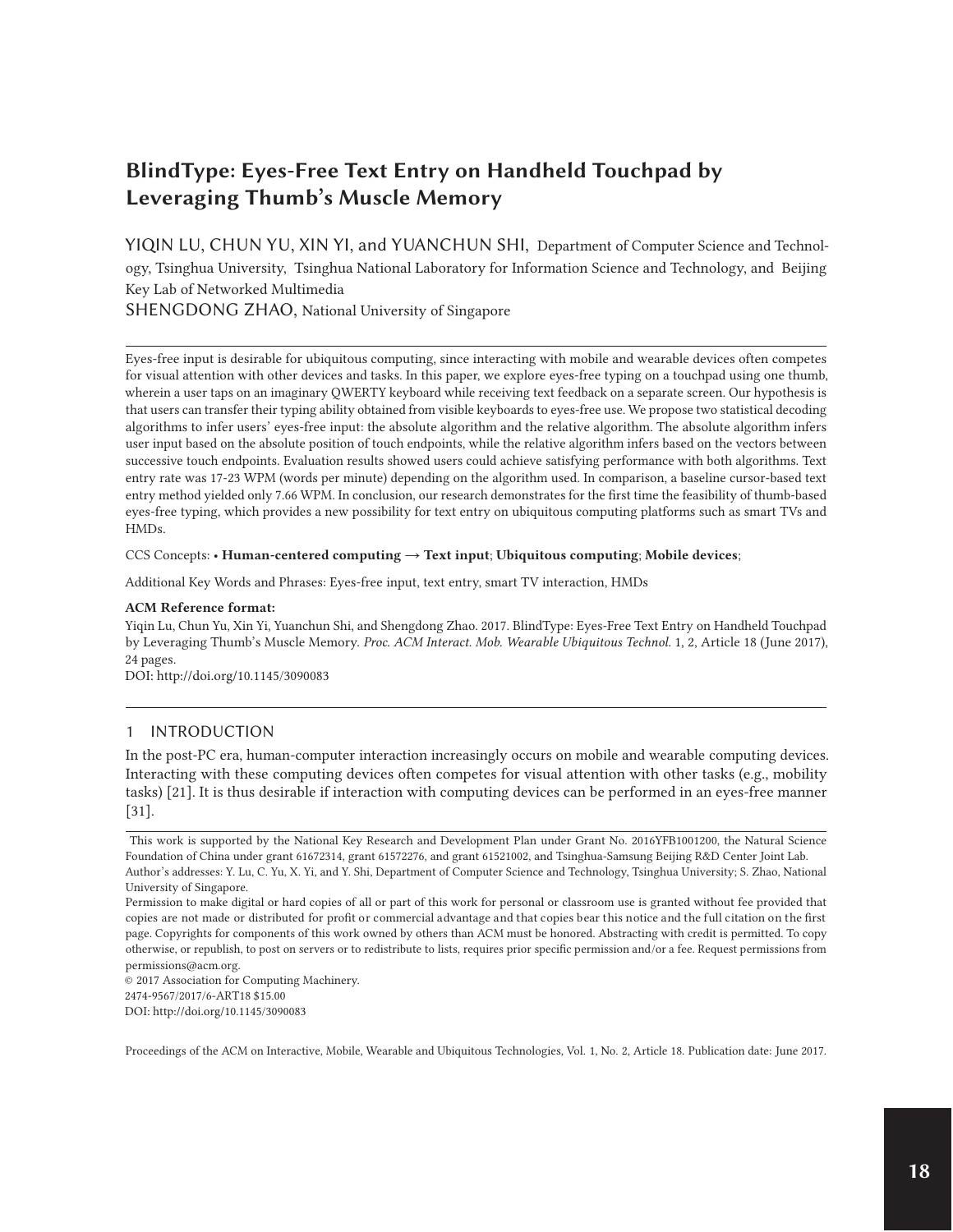### 18:2 • Y. Lu et al.

While there are a few well-designed mobile eyes-free menu selection techniques (e.g., earPod [\[33\]](#page-23-2), blindsight [\[16\]](#page-22-1), etc.), entering text eyes-freely in a mobile scenario remains a challenging problem. Although eyes-free text input can be easily achieved using a physical keyboard, in a mobile scenario, users today often need to interact with a virtual keyboard on a touch surface and maneuver using a single-handed approach. The combination of these constraints makes accurate and quick eyes-free text input much more difficult to achieve [\[4,](#page-21-0) [6,](#page-21-1) [26\]](#page-22-2). Voice input can be a viable alternative. However, speaking in public can be disruptive and raise privacy/security concerns. Thus, it is desirable to investigate an effective touch-based eyes-free text input method for mobile scenario.

We envisioned a future scenario in which an eyes-free touch-based text input method would be particularly useful: a user handholds a touchpad as input and interacts with a second output screen such as HMD, large display, etc. Note that in this scenario, the input surface and the output surface are decoupled (see Fig. [1](#page-4-0) and Fig. [14\)](#page-18-0). Users touch type on an "imaginary keyboard" on the touchpad eyes-freely while receiving feedback from the HMD or large display. Compared to the current approach where users hold a mobile phone and type the text on the screen, this approach does not require a user to switch his/her attention between the input surface and the output surface. Users can focus on the output screen to receive information about the text input as well as the environment. This also allows for a more natural posture while performing text input: instead of looking down and bending the arm to hold the mobile phone while typing, one can stand up, and look straight, while typing with one hand with the arm remaining mostly straight.

In this paper, we explore the possibility of eyes-free text entry using one thumb: a user does not look at the touchpad, but relies on his/her muscle memory to move the thumb and tap. Meanwhile, the output screen only displays candidate words for the user to select. By this means, we expect a typing speed close to that obtained in normal direct touch condition with visual feedback.

We recognize three research questions for eyes-free typing:

(1) Can a user transfer his/her typing ability derived from normal condition to eyes-free use?

(2) If so, what new typing pattern (in terms of the distribution of touch endpoints [\[3,](#page-21-2) [8,](#page-22-3) [10\]](#page-22-4)) will emerge?

(3) Further, can we leverage the existing text entry algorithm to decode users' eyes-free input? Or do we need a new algorithm that more effectively accounts for eyes-free input?

To answer these questions, we conducted a series of studies and explorations. We first collected eyes-free typing data from real users and examined the shape, size and location of the "imaginary keyboard" emerging from touch endpoints. Specially, we formed a new hypothesis of human eyes-free typing behavior, the relative input model, which assumes individual finger tapping action is not independent of each other; it is programmed relative to the last tapping. We obtained quantitative evidence for the validity of the relative model.

Based on the findings, we characterized two statistical decoding algorithms for text entry. The absolute algorithm, following the classical method, treats individual tap operations independently and predicts user input based on the absolute location of touch endpoints. The relative algorithm, a novel approach, predicts based on the relative position (the vector) between successive endpoints. In addition, both algorithms leverage a transformed keyboard model reflecting users' eyes-free typing pattern.

Finally, we conducted two studies to examine and compare the performance of different algorithm designs (*Absolute* vs. *Relative*, *General* vs. *Personalized*). Results showed eyes-free typing could achieve 17-23 WPM (depending on the algorithm used) with low uncorrected errors after users practiced only a few words, which was 2.25-2.97 times of the speed of a baseline cursor-based technique.

The contribution of this work is as follows:

(1) We propose a regression approach to derive a keyboard model from users' eyes-free typing data, which characterizes the spatial parameters (i.e. the keyboard location and size) of the "imaginary keyboard" in eyes-free typing.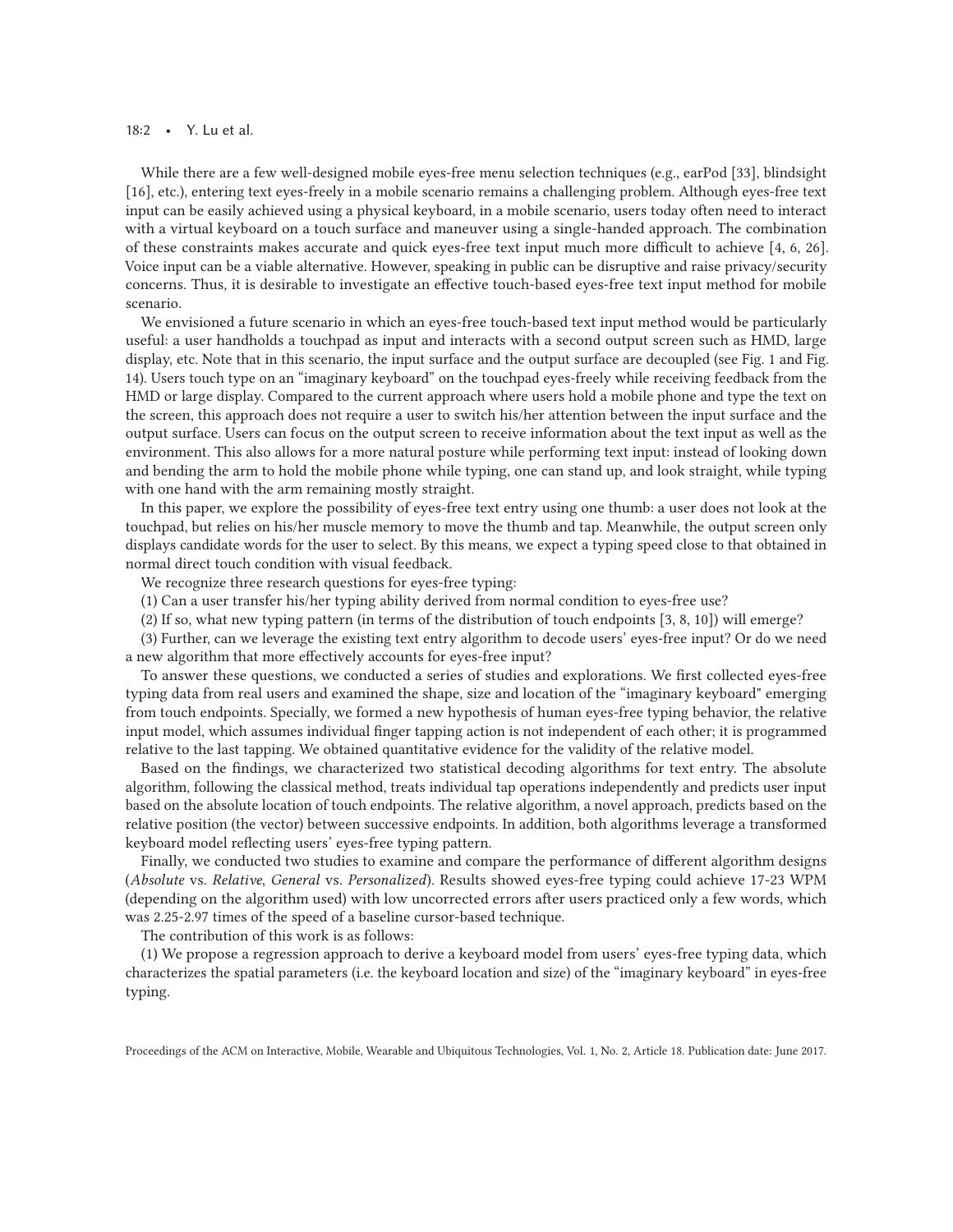(2) We empirically studied users' eyes-free typing behavior and reported detailed parameters of keyboard model, including its size and location as well as the standard deviation of touch points during users' eyes-free tapping.

(3) Based on the empirical results, we propose two text decoding algorithms (the absolute algorithm and the relative algorithm) that can effectively decode users' eyes-free input. The achieved input speed is close to that of normal typing on a visible keyboard.

# 2 RELATED WORK

We first review different approaches to realize eyes-free text entry in literature. We then discuss the most widely used algorithm that interprets users' inaccurate input on touchscreens.

### 2.1 Eyes-Free Text Entry Techniques

Eyes-free text entry is most familiar on physical keyboards [\[7,](#page-22-5) [17\]](#page-22-6), where key boundaries provide tactile feedback for fingers to navigate without visual feedback. In this paper, we focus on touch-based eyes-free interaction. We also focus on one-handed interaction as it is often more desirable than two-handed interaction for handheld devices [\[13\]](#page-22-7).

Unfortunately, eyes-free touch is inaccurate on a flat input surface. Researchers have investigated this issue in the context of absolute indirect-touch pointing. Wang et al. [\[29\]](#page-23-3) found that the accuracy of eyes-free thumb-based touch was only 85% when target size was 12.5 mm. Gilliot et al. [\[9\]](#page-22-8) reported the minimal target size (with 95% acquisition accuracy) of eyes-free touch to be 22.3 mm when inputting with the index finger. Since key size is much smaller (4mm - 6mm) on commercial software keyboards, eyes-free input is conceivably even more inaccurate.

Character-level gesture input is an important approach to realize eyes-free text entry. Previous work [\[26\]](#page-22-2) showed eyes-free unistroke input could achieve 10 WPM with word-level correction. Escape-Keyboard [\[4\]](#page-21-0) allowed users to type letters with a flick gesture starting from different areas of the screen. Users achieved 14.7 WPM with an error rate of 4.36% after 16 twenty-minute training sessions. No-look Notes [\[6\]](#page-21-1) was specially designed for blind people, using TTS as feedback. The interaction was bi-manual: one finger specified a group of characters, and the other specified a character within the chosen group. Evaluation results showed the text entry rate was 1.67 WPM.

Word-level gesture keyboard (e.g. SHARK [\[14\]](#page-22-9)) is also a potential candidate for eyes-free typing. Users type by performing a gesture that traverses individual keys constituting the desired word in sequence. Empirical studies showed that users could learn about 15 gestures per hour of practice on a visible keyboard. Kristensson et al. [\[15\]](#page-22-10) later extended the elastic matching algorithm of gesture keyboard to tapping-based stylus typing. Recently, Markussen et al. [\[20\]](#page-22-11) investigated the possibility of eyes-free use of the gesture keyboard in mid-air condition. Unfortunately, results showed visual tracing was indispensable even after users practiced the same word repeatedly.

Eyes-free typing with multiple fingers has also been researched. Findlater et al. [\[8\]](#page-22-3) examined the typing patterns of expert users performing ten-finger typing on a flat surface. The keyboard visibility was manipulated. However, no specific algorithm was proposed to realize eyes-free typing. Azenkot et al. [\[2\]](#page-21-3) studied input finger detection and proposed Perkinput, a 6-bit Braille text entry on touchscreen, which could achieve 17.56 WPM for one hand and 38.0 WPM for two hands after training. Later Southern et al. [\[25\]](#page-22-12) studied the performance of BrailleTouch, which adapted 6-key chorded braille input to a touchscreen phone. Results showed expert blind users could achieve 23.2 WPM after 165 twenty-minute sessions of training. Sandwich Keyboard [\[24\]](#page-22-13) leverages an adaptive algorithm to enable users to type with ten fingers on the back side of a tablet device. Evaluation results showed experienced typists reached 46.2 WPM (error rate = 9.8%) after eight hours of training. Vertanen et al. [\[27\]](#page-23-4) asked participants to tap out in a completely blind condition with two fingers. They then devised a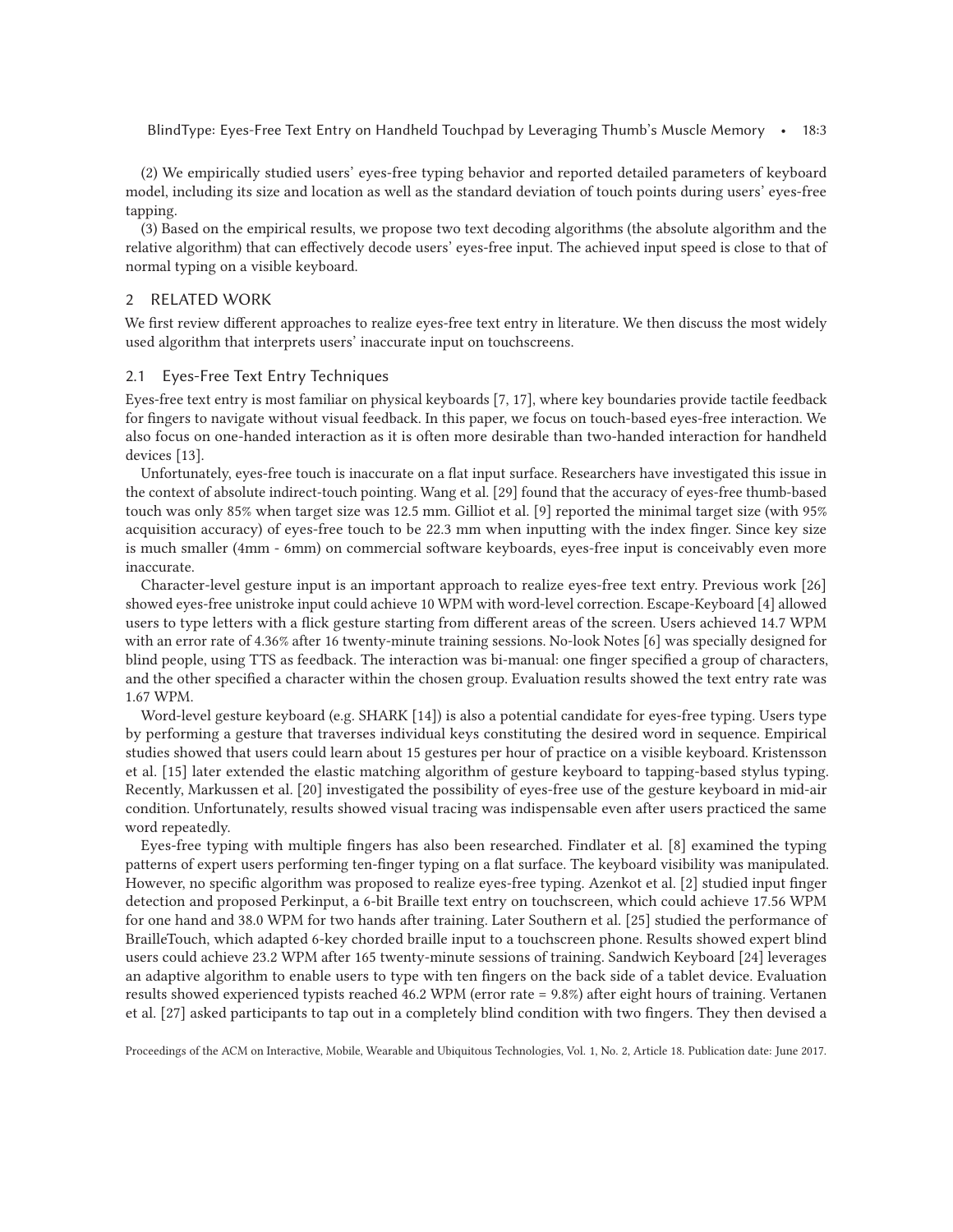### 18:4 • Y. Lu et al.

sentence-level prediction algorithm to interpret the input. Preliminary results showed a character-level error rate of 18.4% and a word-level error rate of 30.1%.

To the best of our knowledge, eyes-free typing with a single thumb has not yet been realized in literature.

### 2.2 Statistical Decoding Algorithm

When typing on touchscreens, the major problem is the tap variability that arises from various factors, such as fat finger [\[28\]](#page-23-5), hand postures [\[3\]](#page-21-2), target size [\[22\]](#page-22-14), mobility [\[10\]](#page-22-4), etc. To address this, the most commonly used approach is Bayesian decoding, first described by Goodman et al. [\[11\]](#page-22-15). The basic idea is to compute a word with maximum a posteriori of input sequence given a language model. To simplify computation, no correlation is usually assumed between individual key-press actions; a user performs each key press (touch, stylus tapping, or mouse click) independently. The mathematical derivation of Bayesian decoding is described in section 5 (see page 12). However, such a simplification does not consider the possible dependency between key-press actions.

Rashid and Smith [\[23\]](#page-22-16) first described the concept of relative input, which sought to enable ten-finger touch typing anywhere on a flat surface. Their relative algorithm predicted the target word based on offsets of all following endpoints from the first one. The hypothesis described keyboard location as unknown to the system. Preliminary results showed Top-3 accuracy was only 45.6% in offline simulation. In contrast, our relative method is designed for single-thumb input and based on the vector between successive touch points. Our hypothesis conveys users perform a touch relative to the last touch in eyes-free input mode. In addition, our algorithm incorporates a keyboard model that is derived from empirical data of users' eyes-free typing behavior, which is also a key component for the success of our technique.

# 3 USER STUDY 1: COLLECTING USERS' EYES-FREE TYPING DATA

This experiment has two goals: First, we want to examine whether a user is subjectively able and willing to perform eyes-free typing, given he/she is familiar with typing on a visible keyboard. The second goal is to obtain users' eyes-free typing data (touch point data), based on which we can perform further analysis. To our knowledge, several works [\[3,](#page-21-2) [8,](#page-22-3) [10,](#page-22-4) [22,](#page-22-14) [29\]](#page-23-3) have been conducted to collect and analyze typing data on a visible keyboard. However, none has been conducted for eyes-free text entry.

### 3.1 Participants

12 participants (11 males and 1 female) were recruited from the university campus. They were aged from 20-32, all right-handed. They used a QWERTY keyboard to enter text on their personal mobile phones on daily basis. None had experienced eyes-free text entry before. Participants were paid 20 dollars to compensate their time.

### 3.2 Apparatus and Experimental System

We used a 4.3-inch Android phone to emulate a remote control. The size of the touch area was 53.6 mm  $\times$  95.2 mm, with resolution  $720 \times 1080$ . We used a 50-inch smart TV to display the text feedback. Participants sat on a chair 1.5 meters away from the smart TV (Fig. [1\)](#page-4-0). We asked the participants to type with their right thumb on the touchscreen of the phone without looking at it. Instead, we instructed they should focus their attention on text feedback on the smart TV. In addition, an image of a QWERTY keyboard (without any feedback) was displayed on the smart TV for the user to refer to in case he/she was not sure about the positions of key (which seldom happened during experiment according to our observations).

We developed an Android application to collect users' touch input on the phone and forward the touch events to a computer through Wi-Fi. The display and record software on the computer was developed with C# WPF .NET Framework 4.5 running in Microsoft Windows 8.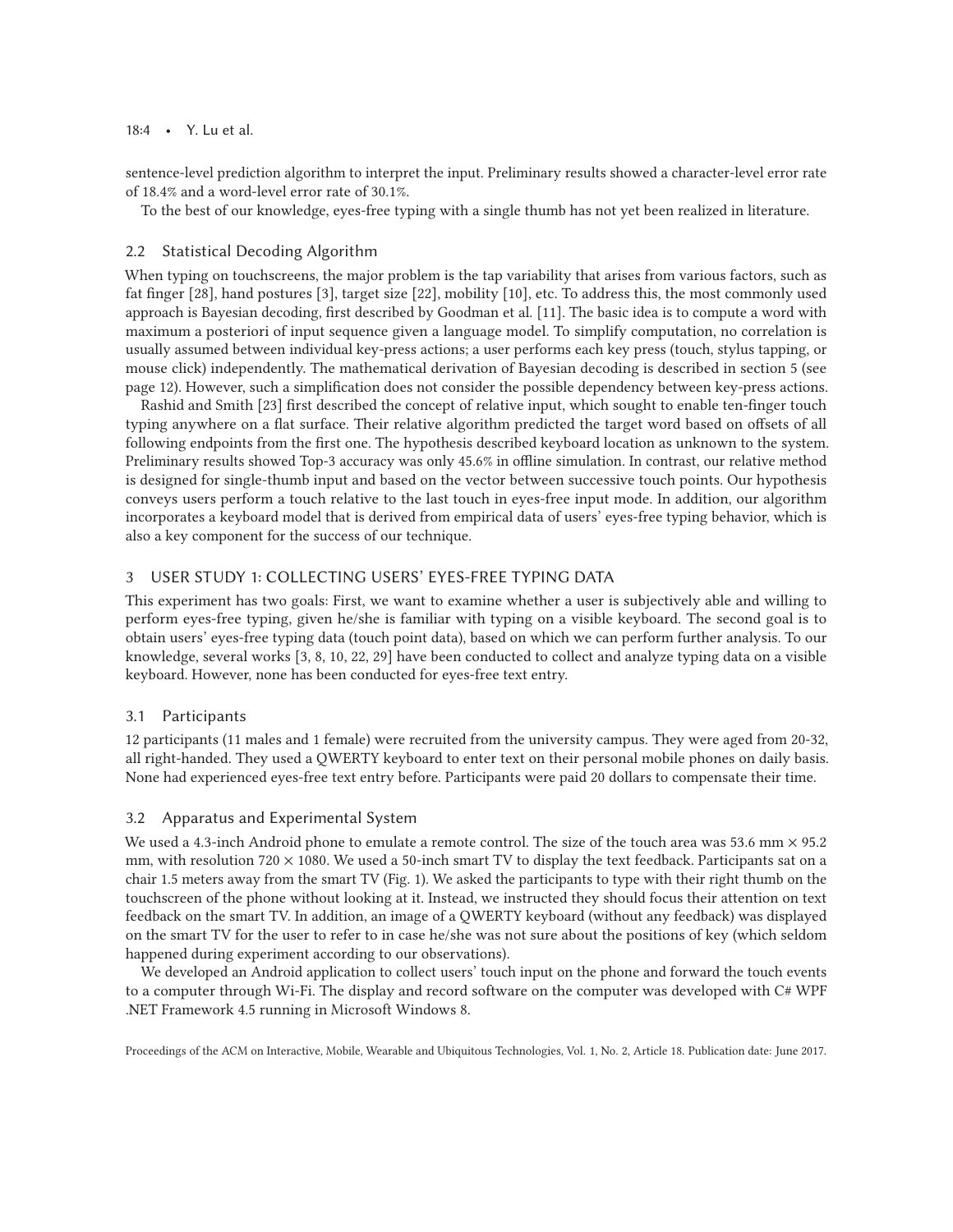<span id="page-4-0"></span>

Fig. 1. Experimental setting of Study 1: the user typed text in front of a smart TV with a touchscreen in an eyes-free condition. During the tapping, user's eye attention was on the TV instead of the touchscreen where nothing was displayed.

The purpose of this study was to collect users' natural eyes-free typing data that could be automatically labelled by software. However, since we did not have a concrete prediction algorithm at this stage, we designed the experiment system to display an always correct character (according to the desired phrase) no matter where the participant tapped on the touchscreen. We told participants that the future algorithm would be intelligent enough to interpret the input. A similar experimental design was leveraged to collect ideal data in previous text entry research [\[3,](#page-21-2) [8\]](#page-22-3).

In addition, we designed a left-swipe gesture for deleting a just-entered letter (to substitute for the "backspace" key), and a right-swipe gesture for entering a space (to substitute the "space" key). Each time a space was entered, the experimental system checked whether the number of touch endpoints (separated by spaces) and the number of letters in the desired word were equal. If not, the system displayed asterisks to indicate the mismatch. In that case, participants were then required to delete the involved characters and input again.

#### 3.3 Design and Procedure

Before the experiment, we introduced the goal of the experiment to the participants, explained the task, and demonstrated how to perform the task.

The experiment had two sessions. In the training session, we asked participants to familiarize themselves with eyes-free typing and the task. We did not instruct participants on how to handle the phone and where the keyboard was, participants just assumed the keyboard was in a typical position and performed their typing as spontaneously as in their daily use. In the test session, each participant was required to type 150 phrases from Mackenzie's phrases set [\[19\]](#page-22-17). The current phrase to be inputted was displayed on the TV screen. Participants were instructed to input phrases "as fast and accurate as possible" and encouraged to take a break after inputting each set of 10 phrases. The experiment took about 50 minutes.

We employed two mechanisms to ensure the participants performed the typing eyes-freely. First, the phone screen was blacked out during the whole experiment, which provided no feedback. Second, the experimenter sat beside the participant to supervise the process, so that the participant kept focus on the TV screen during the whole experiment.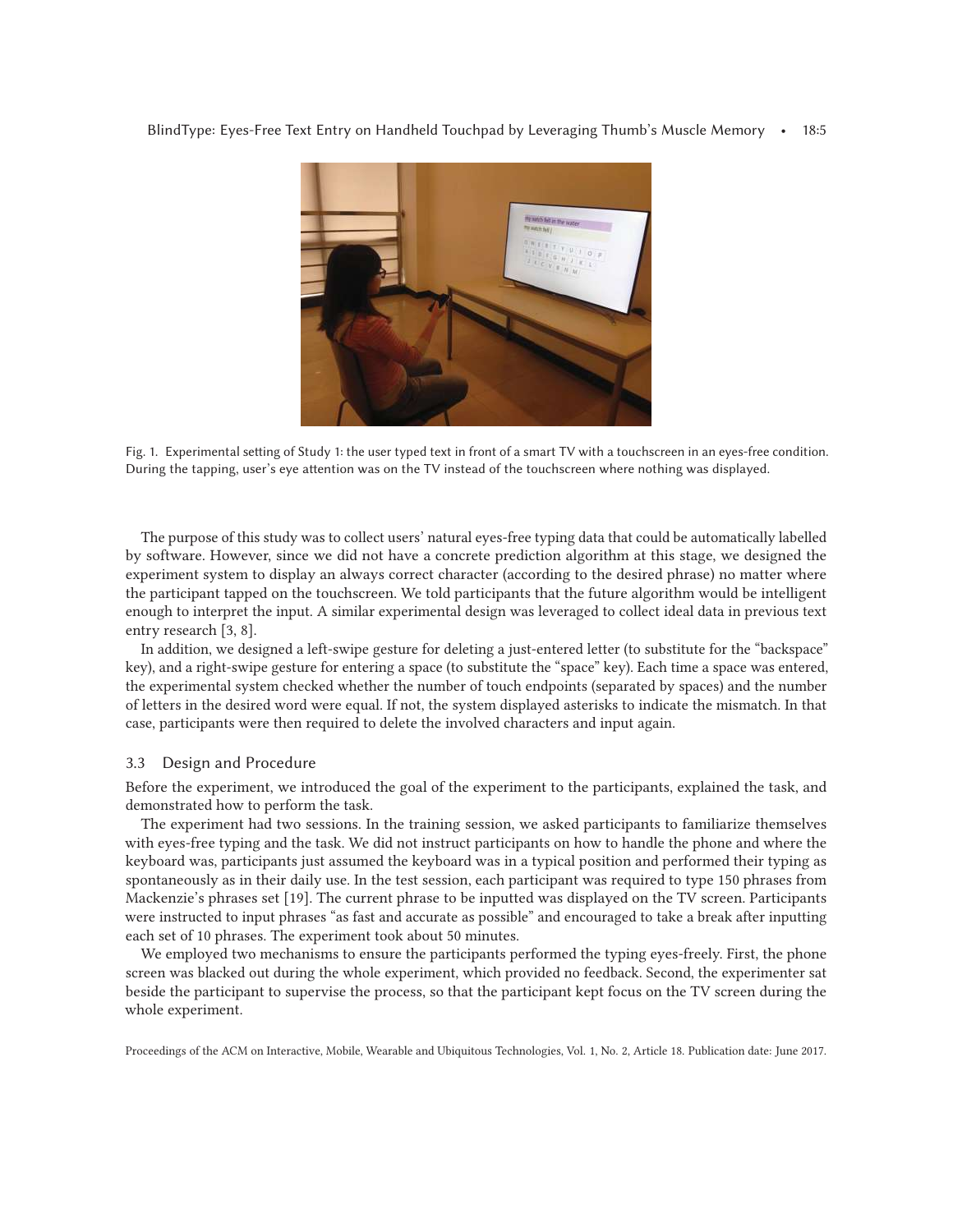### 18:6 • Y. Lu et al.

#### 3.4 Data Processing

We collected typing data of 9,664 words with 40,509 letters in total. For each key, we removed outliers that were more than three times standard deviation away from the collected centroid in either X or Y dimension. These accounted for 0.82% of letter-point pairs in our data.

# <span id="page-5-0"></span>3.5 Results



Fig. 2. All users' touch endpoints after a filtering standard deviation three times. The ellipses cover 50% of touch points corresponding to individual keys. Dots label the centroid of touch points for each key.

Fig. [2](#page-5-0) illustrates the distribution of touch points collected from all 12 participants in this study. Touch points corresponding to individual keys are rendered in different colors. As well, we computed the centroids of touch points for each key and labeled them in the figure.

As shown, touch points yielded during eyes-free typing were quite noisy: Even if we look at the confidence areas of 50% coverage (the ellipses for individual keys), there was considerable overlap between them. This shows that without visual feedback, the accuracy of tapping keys solely based on spatial and muscle memory was significantly affected. On the other hand, a promising finding was that the centroids of touch points for individual keys formed a keyboard layout that was similar to a standard QWERTY layout. The only difference is that the emergent keyboard was taller than an ordinary one on mobile phones. This suggests that participants were able to transfer their spatial and muscle memory developed on visible QWERTY keyboards to eyes-free use.

Moreover, according to our observation, no more than five phrases were needed before most participants got familiar with eyes-free typing in the training session. All participants reported they could remember the QWERTY keyboard layout when typing eyes-freely. These results suggested that it was not difficult for participants to adapt their typing skill to eyes-free conditions.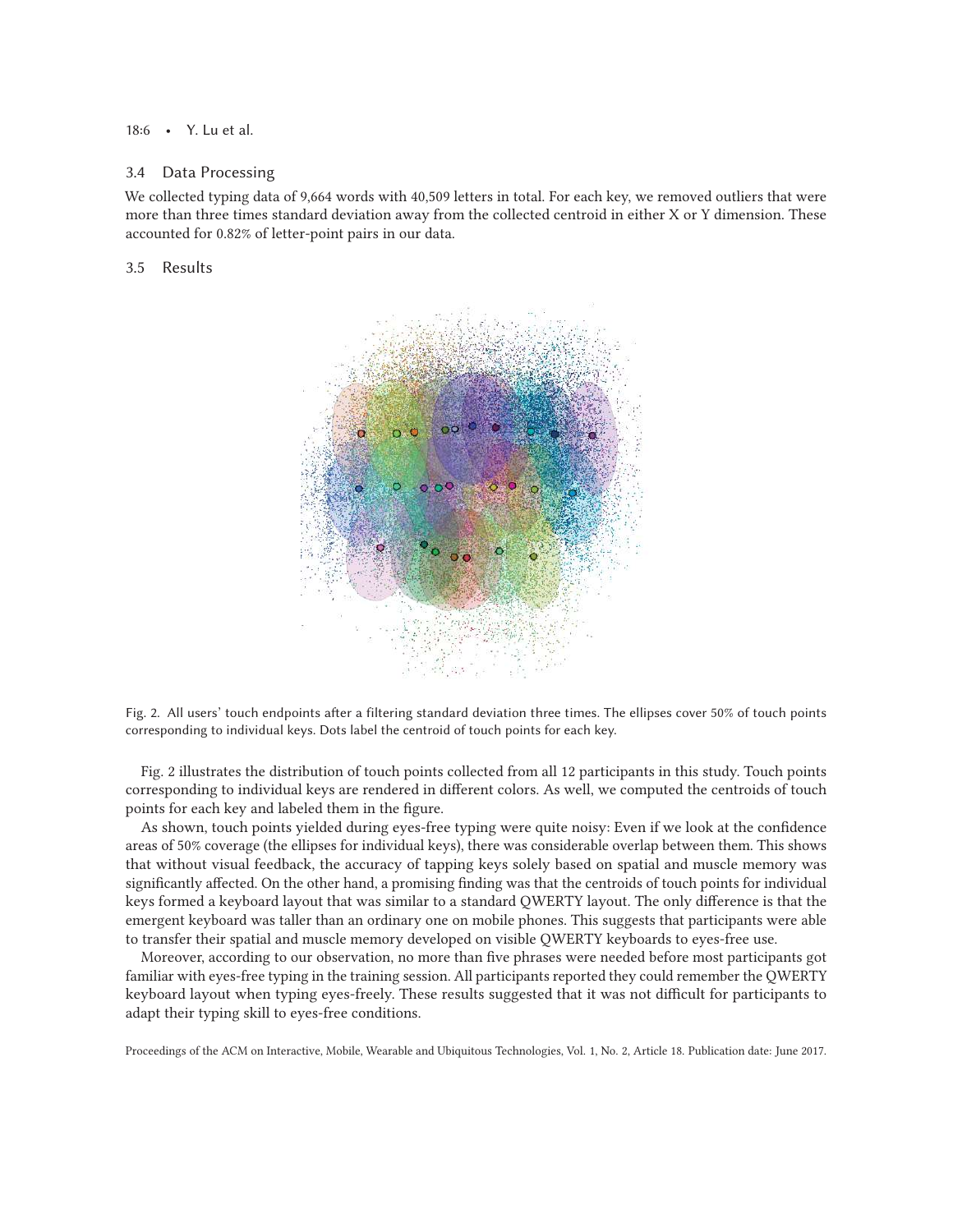In summary, both the distribution of touch points and the participants' subjective feedback supported the feasibility of eyes-free typing. Meanwhile, the lack of tapping accuracy as well as the deformation of keyboard layout pointed to the necessity of improved text decoding algorithms.

# 4 KEYBOARD MODEL FOR EYES-FREE TYPING

When typing on a visible keyboard, users control the movement of the tapping finger by referring to the location of required key that can be seen. However, in eyes-free typing, there is no keyboard model to refer to. Instead, users type on an "imaginary keyboard" on the touchscreen according to muscle memory and proprioception of the thumb. The location and the size of the "imaginary keyboard" is the comprehensive result of users' typing experience, size of the hand, size of the touchpad, etc.

In this section, we introduce the approach to fit a keyboard model from users' typing data, i.e. determining the spatial parameters of the "imaginary keyboard". We applied the approach to the data collected in Study 1. For clarity, we refer to the derived keyboard model as a **user keyboard**. Based on the user keyboard, we further investigated users' eyes-free typing behavior. The ultimate goal was to provide input to design effective text decoding algorithms for supporting eyes-free typing.

Before we introduce the approach utilized to derive a user keyboard, we first discuss two candidate mental models of eyes-free typing. The two models describe how the "imaginary keyboard" is represented in users' mind, and the strategy of how each key tapping action is performed.

### 4.1 Mental Models of Eyes-free Typing

We hypothesize two mental models of eyes-free typing (Fig. [3\)](#page-7-0). The two models imply different ways to research users' eyes-free typing behavior and designs of the text decoding algorithm.

- **Absolute Model**: The user taps the required key only according to its absolute position on the keyboard. That is, the user executes individual tapping actions independently; there is no correlation between successive tapping actions. In text entry research [\[3,](#page-21-2) [8,](#page-22-3) [10\]](#page-22-4), the absolute model is by default used to account for users' typing behavior on visible keyboards.
- **Relative Model**: The user taps the current key according to the tapping location of the previous key. For example, when inputting the word "open", it is likely that touch endpoint of 'p' always falls one key right to that of 'o', no matter where the user taps to input 'o'. Therefore, in the relative model, there is correlation between successive tapping actions. Its physical interpretation is that a user moves his/her thumb from the previous location to the current location to reflect the relative distance and direction between two keys on the keyboard. We propose the relative model to specially account for users' eyes-free typing behavior.

# 4.2 Deriving the User Keyboard from Typing Data

This subsection details how to derive the user keyboard (in both absolute and relative model) from users' typing data. Our assumption is that a user keyboard should have the same layout (arrangement of keys) as a standard QWERTY keyboard; however, the specific keyboard location on the touchscreen and the keyboard size (in both X- and Y-axes) should be further determined.

For the sake of convenience, we normalized the coordinate of a **standard keyboard** by defining the origin to be at the centroid of 'Q' and the key to be a  $1 \times 1$  square (as shown in Fig. [4\)](#page-7-1).

Supposing we collect n labeled pairs of touch endpoints and the corresponding keys, we thus denote coordinates of the observed touch endpoints as  $\{(x_i,y_i)\}_{i=1}^n$ , and coordinates of the corresponding keys on a standard keyboard as  $\{(X_i, Y_i)\}_{i=1}^n$ . We then apply a linear regression to model the relationship between the coordinates as follows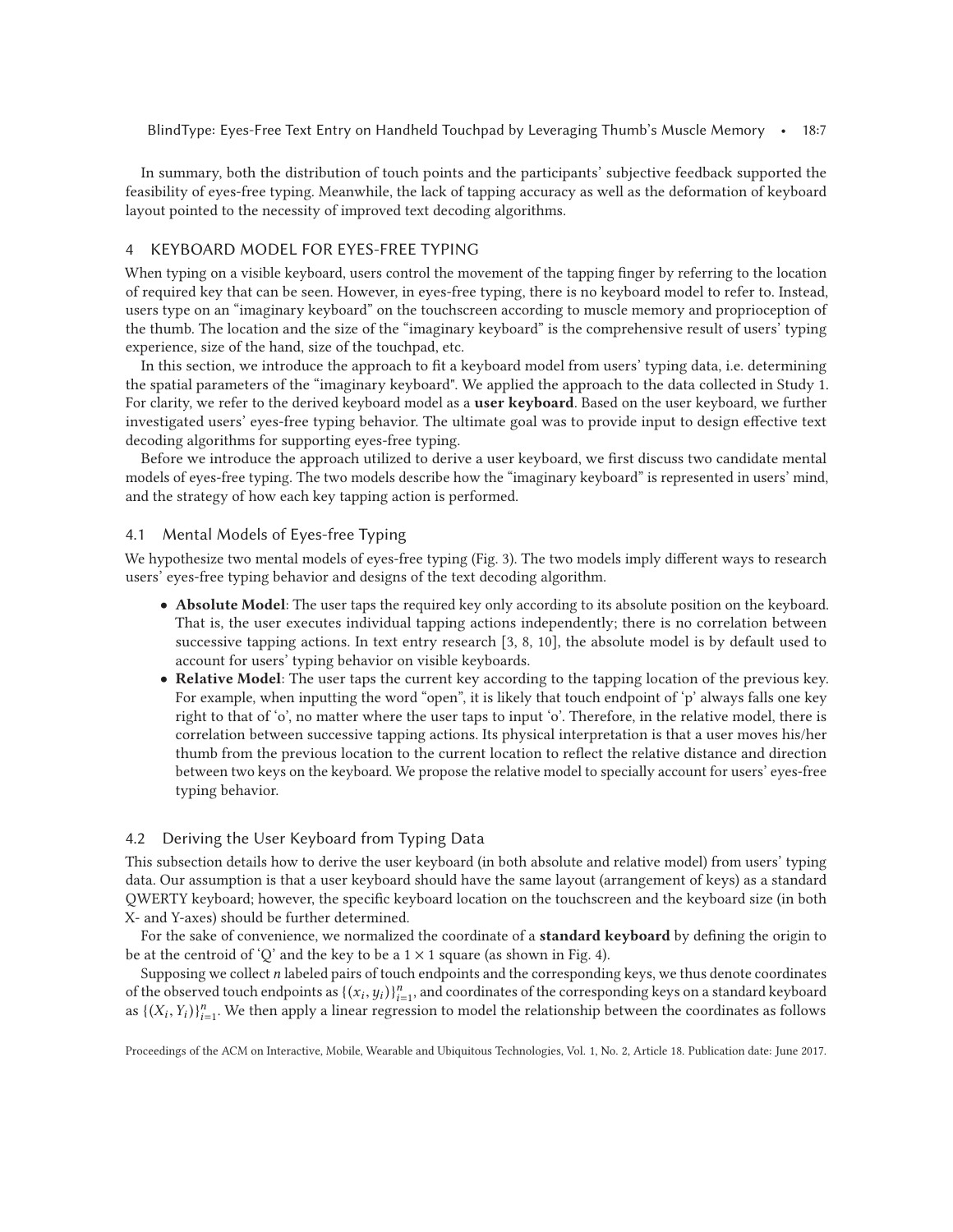<span id="page-7-0"></span>

<span id="page-7-1"></span>Fig. 3. This figure describes the concept of the two mental models for eyes-free typing. Take inputting "void" for example. (a) In the absolute model, each tapping action is programmed to hit the center of the required key. (b) In the relative model, a tapping action is programmed relative to the previous one. In this example, the first tapping has a 1-key offset to the desired key ("v"). Then all the following tappings also have a 1-key offset to their desired keys. Note that in the two models, the relative vectors between successive tappings are equivalent.



Fig. 4. The standard keyboard. Each key of the keyboard is a 1×1 square. The origin is at the centroid of the key 'Q'. For example, the centric coordinates of 'Q', 'P', 'A', 'L', 'Z' and 'M' are (0, 0), (9, 0), (0.25, 1), (8.25, 1), (0.75, 2) and (6.75, 2), respectively.

<span id="page-7-2"></span>
$$
\begin{cases} x_i = X_i * a_x + b_x \\ y_i = Y_i * a_y + b_y \end{cases} \tag{1}
$$

The shape of a user keyboard (rectangle or arc-shaped) can be reflected by the goodness of fit, i.e. the  $R^2$  value.  $R^2 = 1$  means the user keyboard has an ideal rectangle shape, in that individual keys sit at the standard position on the keyboard. The higher the  $R^2$  value is, the more similar the user keyboard is to a standard keyboard. In addition,  $a_x$  and  $a_y$  are interpreted as key size on X- and Y-axes respectively;  $(b_x, b_y)$  measures the keyboard location, defined as the offset between the centric coordinate of the key 'Q' and the upper left corner on the touchscreen. In total, we obtain four parameters  $a_x$ ,  $a_y$ ,  $b_x$ ,  $b_y$  from the fitting and use them to characterize the user keyboard.

*4.2.1 Deriving the user keyboard in absolute model.* For the absolute model, we can directly perform the above linear regression to obtain the parameters of a user keyboard. We have

<span id="page-7-3"></span>
$$
\begin{cases}\n x_i = X_i * size_x^{(abs)} + offset_x^{(abs)} \\
y_i = Y_i * size_y^{(abs)} + offset_y^{(abs)}\n\end{cases}
$$
\n(2)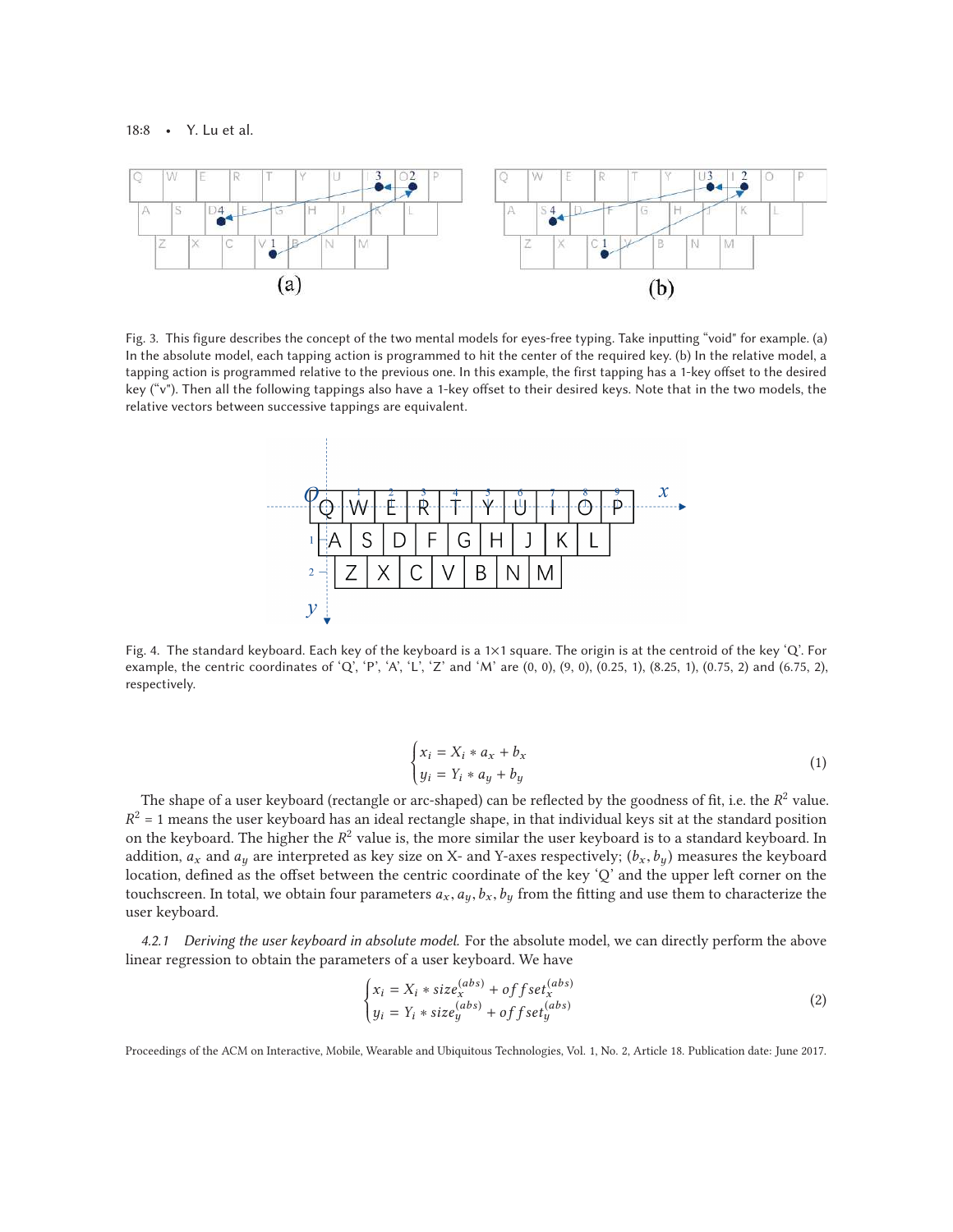where siz $e_x^{(abs)}$  and siz $e_y^{(abs)}$  substitute  $a_x$  and  $a_y$  in Equation [\(1\)](#page-7-2) as the key size respectively; of f set $_x^{(abs)}$  and of f set<sup>(rel)</sup> substitute  $b_x$  and  $b_y$  in Equation [\(1\)](#page-7-2) as the offset of the keyboard location respectively.

*4.2.2 Deriving the user keyboard in relative model.* For the relative model, we can also fit a keyboard model by replacing  $(x_i, y_i)$  and  $(X_i, Y_i)$  with  $(\Delta x_i, \Delta y_i)$  and  $(\Delta X_i, \Delta Y_i)$  respectively for each  $i \geq 2$ 

<span id="page-8-1"></span>
$$
\begin{cases} \Delta x_i = \Delta X_i * size_x^{(rel)} + offset_x^{(rel)} \\ \Delta y_i = \Delta Y_i * size_y^{(rel)} + offset_y^{(rel)} \end{cases}
$$
(3)

where Δ denotes the vector between successive touch endpoints or the corresponding standard key positions, which  $\Delta x_i = x_i - x_{i-1}$  and  $\Delta X_i = X_i - X_{i-1}$  for instance. Here,  $size^{(rel)}_x$  and  $size^{(rel)}_y$  measure the size of key in relative sense; of f se $t_x^{(rel)}$  and of f se $t_y^{(rel)}$  are interpreted as the distance between two successive touch endpoints performed on the same key. We hypothesize their expected value to be zero.

# 4.3 Fitting User Keyboard from Typing Data of User Study 1

We applied the linear regression described above to derive user keyboards from the data of Study 1. In addition to fitting user keyboards in the absolute and relative models, we also fit personalized keyboards and general keyboards: A personalized keyboard was fitted based on data of an individual participant; a general keyboard was fitted based on the pooled data of all 12 participants.

<span id="page-8-0"></span>

| Individual User |                 |              |               |              | Pooled User     |             |          |         |
|-----------------|-----------------|--------------|---------------|--------------|-----------------|-------------|----------|---------|
| Model           | <b>Absolute</b> |              | Relative      |              | <b>Absolute</b> |             | Relative |         |
| Axis            | X               | Y            | X             |              | X               |             | X        | Y       |
| Key Size (mm)   | 3.77(0.57)      | 9.62(2.04)   | 3.92(0.60)    | 9.30(1.98)   | 3.77            | 9.57        | 3.91     | 9.24    |
| Offset (mm)     | 9.89(3.86)      | 56.91(6.49)  | $-0.17(0.18)$ | 0.07(0.21)   | 9.90            | 57.10       | $-0.18$  | $-0.08$ |
| $R^2$ value     | 0.963(0.023)    | 0.994(0.005) | 0.986(0.007)  | 0.999(0.001) |                 | 0.982 0.998 | 0.992    | 0.999   |

Table 1. User keyboard parameters derived from users' actual typing data in Study 1. Standard deviations are given in parentheses. Note the offset has different meaning in the absolute model and in the relative model.

Results are summarized in Table [1.](#page-8-0) We next provide more detailed discussion on the results on the keyboard shape, key size and keyboard location, as well as the comparison between the absolute model and the relative model.

4.3.1 *Keyboard Shape.* In the absolute model, the mean  $R^2$  value for individual users was 0.963 on X-axis and 0.994 on Y-axis. The  $R^2$  value was even higher if we pooled all user data together, 0.982 on X-axis and 0.998 on Y-axis. In the relative model, the mean  $R^2$  value was 0.986 on X-axis and 0.999 on Y-axis for individual users, and reached 0.992 on X-axis and 0.999 on Y-axis when merging all user data.

The above results showed that in both the absolute model and relative model, the shape of user keyboards was very similar to a standard keyboard. This quantitative measure again suggested that users could transfer their spatial memory of the keyboard layout from visible use to eyes-free. It also provided support for the rationality of our analysis using the fitted keyboard.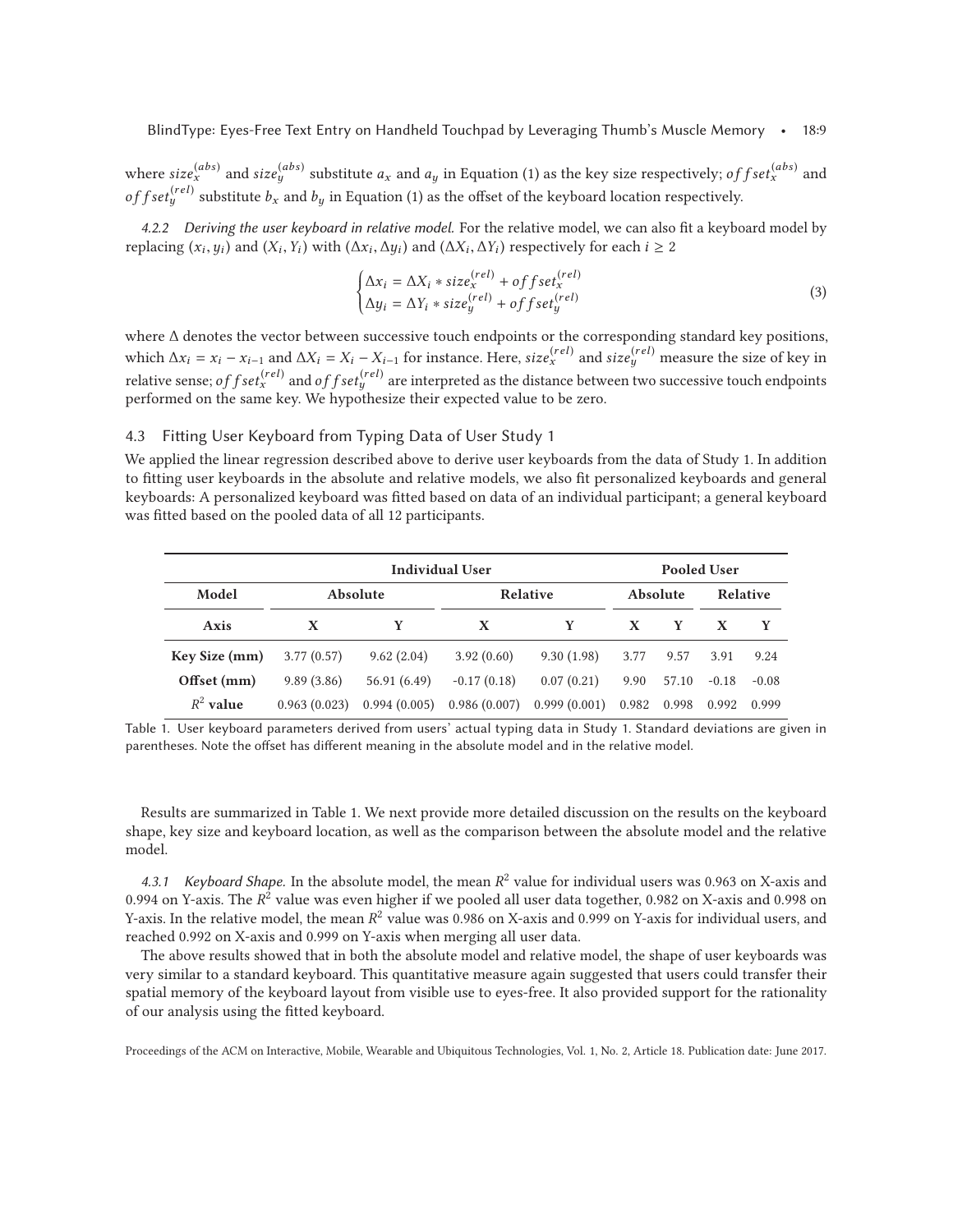### 18:10 • Y. Lu et al.

*4.3.2 Key Size.* For individual users, the mean key size on user keyboards was 3.77mm (SD=0.57, range: 3.05-5.04) on X-axis, and 9.62mm (SD=2.04, range: 6.42-12.56) on Y-axis. That is, in the eyes-free condition, the mean key size on Y-axis (height) was about 2.6 times of the mean key size on X-axis (width). Compared to a standard keyboard on a 4.3" phone screen where the key size is 4mm to 5mm on X-axis and 6mm on Y-axis, our results suggested that users were more likely to use a slightly narrower and much taller key in the eyes-free condition (see Fig. [6\)](#page-10-0). On a general user keyboard fitted from pooled data, we have the same finding.

In addition, the standard deviation of the key size on Y-axis was 3.58 times of that on X-axis for individual users. Even if we divided the standard deviation by the mean height/width, key size on Y-axis was still 40.3% more variant than on X-axis. One possible explanation is that since there are significantly more keys on X-axis than on Y-axis (7-10 vs. 3), users' typing behavior was more constraint by the width of the touchscreen than the height. Meanwhile, the key height on user keyboards was more dependent on users' comfortable range for the thumb touch, which varied among individual users.

*4.3.3 Keyboard Location.* In the absolute model, we could derive the centric position of key 'Q' from the fitting offset, which determined the keyboard location. So that we could also estimate how far the user keyboard boundary (left, right, top and bottom) from the edge of the touchscreen by calculating with the keyboard location and key size.

The mean left and right boundary locations for individual users were 8.01mm (SD=4.09mm, range: 1.97-13.18) and 8.29mm (SD=3.35, range: 1.59-14.25) respectively. These results indicated that although our participants were all right-handed, they tended to tap around the middle area of the X-axis. Also the average standard deviation of left/right boundary location was as large as the size of key width (3.77mm).

The mean top and bottom boundary locations for individual users were 52.09mm (SD=7.03, range: 41.93-64.74) and 80.97mm (SD=6.07, range: 68.65-92.52) respectively. The average standard deviation of top/bottom boundary locations was larger than 60% of key height (9.62mm), which was still much larger than on X-axis due to the arbitrariness of holding the touchscreen on Y-axis.

<span id="page-9-0"></span>

| الوجاج والمعارية                                                                                                                                                                                            | $\sim 10^{-10}$ m $^{-1}$                                                    | de la componentación de                                                                       | $\{x_1, x_2, x_3, \ldots, x_n\}$                                                                                                  | $\mathbb{R}^n$ . The set of $\mathbb{R}^n$                                                                                                                                                                                                                                                                                                                                                                           | $\mathbf{r}$ and $\mathbf{r}$ and $\mathbf{r}$                    |
|-------------------------------------------------------------------------------------------------------------------------------------------------------------------------------------------------------------|------------------------------------------------------------------------------|-----------------------------------------------------------------------------------------------|-----------------------------------------------------------------------------------------------------------------------------------|----------------------------------------------------------------------------------------------------------------------------------------------------------------------------------------------------------------------------------------------------------------------------------------------------------------------------------------------------------------------------------------------------------------------|-------------------------------------------------------------------|
| $\mathbb{R}^n$ . The set of $\mathbb{R}^n$                                                                                                                                                                  | $\sim 100$ and $\sim 100$                                                    | $\mathbf{1}$ and $\mathbf{1}$ and $\mathbf{1}$ and $\mathbf{1}$                               | $\mathcal{L} = \{ \mathcal{L} \}$                                                                                                 | The property of the con-                                                                                                                                                                                                                                                                                                                                                                                             | $\mathbb{R}^n$ . The set of $\mathbb{R}^n$                        |
| $\mathcal{O}(\mathcal{O}(\log n))$                                                                                                                                                                          | $\frac{1}{2}$ , then $\frac{1}{2}$ , $\frac{1}{2}$                           | $\mathbb{R}^n$ and $\mathbb{R}^n$                                                             | $\label{eq:1} \mathbf{E} = \left\{ \mathbf{E} \left[ \mathbf{E} \right] \mathbf{E} \right\} \mathbf{E} \left[ \mathbf{E} \right]$ | $\mathcal{O}(\mathcal{O}_{\mathbb{Z}_p^2}(\mathcal{O}_{\mathbb{Z}_p^2}(\mathcal{O}_{\mathbb{Z}_p^2}(\mathcal{O}_{\mathbb{Z}_p^2}(\mathcal{O}_{\mathbb{Z}_p^2}(\mathcal{O}_{\mathbb{Z}_p^2}(\mathcal{O}_{\mathbb{Z}_p^2}(\mathcal{O}_{\mathbb{Z}_p^2}(\mathcal{O}_{\mathbb{Z}_p^2}(\mathcal{O}_{\mathbb{Z}_p^2}(\mathcal{O}_{\mathbb{Z}_p^2}(\mathcal{O}_{\mathbb{Z}_p^2}(\mathcal{O}_{\mathbb{Z}_p^2}(\mathcal{O}_{$ | $\mathcal{O}(\mathcal{O}(1))$ , and $\mathcal{O}(\mathcal{O}(1))$ |
| $\mathcal{L}(\mathcal{A})$ and $\mathcal{L}(\mathcal{A})$ and $\mathcal{L}(\mathcal{A})$<br>$\{ \ldots, \ldots, \ldots \}$<br>$\frac{1}{2}$ , $\frac{1}{2}$ , $\frac{1}{2}$ , $\frac{1}{2}$ , $\frac{1}{2}$ | $\mathbb{R}^n$ and $\mathbb{R}^n$<br>$\frac{1}{2}$ . $\cdots$<br>de Cartilla | <b>Service</b><br>contract and support the pro-<br>$\mathbf{1}$ , and the set of $\mathbf{1}$ | $\mathbb{R}^n \times \mathbb{R}^n \times \mathbb{R}^n$<br>$\{x_1, x_2, \ldots, x_n\}$                                             | . The matrix $\mathbb{E}[\mathcal{E}^{(1)}]$ is the set of the set                                                                                                                                                                                                                                                                                                                                                   | $\mathbb{R}^n$ . The set $\mathbb{R}^n$ is the $\mathbb{R}^n$     |

Fig. 5. Visualization of user keyboards for all 12 participants on the same area of the touchscreen. Blue dashed rectangles show the fitted keyboard boundaries in the absolute model. Black dots show the average key centroids of 26 letters from each user's endpoint data not fitted. Each keyboard was close to regularity but had different keyboard size and location.

From the above results and Fig. [5,](#page-9-0) we can see individual user keyboards were positioned on different locations on the touchscreen. This variance as well as that of the keyboard size, increases the difficulty for high-accuracy prediction of the text entry algorithm.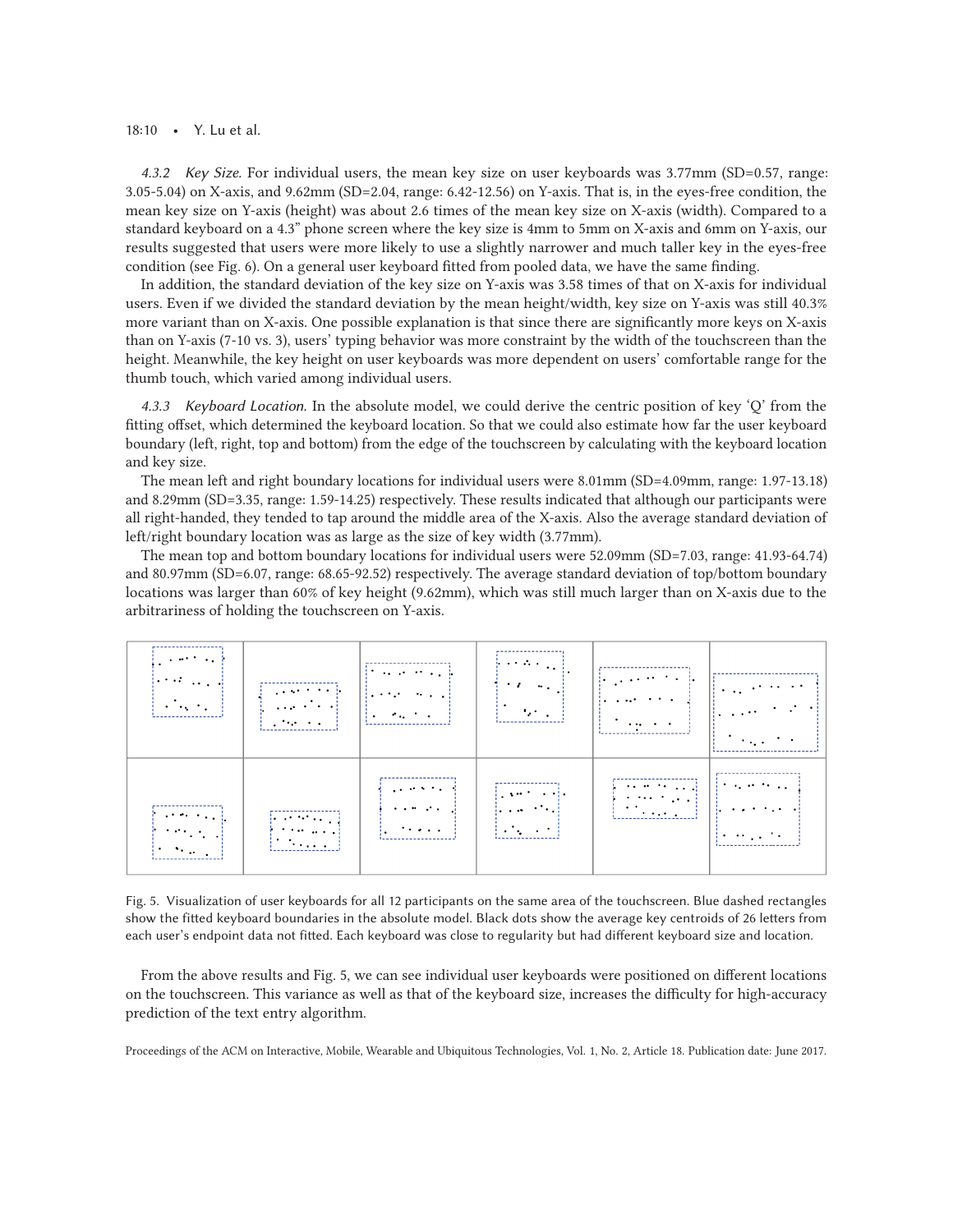*4.3.4 Endpoint Deviation.* Endpoint deviation reflects the accuracy of user control of the finger movement or the stability of the user keyboard. It is an important measure that indicates the confidence of interpreting user input intention based on the observed touch endpoints.

In the absolute model, the mean standard deviation of endpoints  $(x, y)$  per key for individual users was 3.03mm (SD=0.43, range: 2.28-3.53) on X-axis, and 3.66mm (SD=1.17, range: 2.34-6.93) on Y-axis. In the relative model, the mean standard deviation of vectors  $(\Delta x, \Delta y)$  per vector for individual users was 3.43mm (SD=0.42, range: 2.75-3.95) on X-axis, and 2.77mm (SD=0.42, range: 2.23-3.62) on Y-axis. That is, endpoint deviations on X- and Yaxis in the relative model were 13.2% higher and 24.3% lower than those in the absolute model respectively.

When pooling all user data, the mean endpoint deviations were 4.31mm on X-axis and 7.01mm on Y-axis in the absolute model, while the mean endpoint deviations of the vector were 4.52mm on X-axis and 3.80mm on Y-axis. In this instance, endpoint deviations on X- and Y-axes were 4.9% higher and 45.8% lower in the relative model than those in the absolute model. The reason for this is that merging all user data incorporates the difference of keyboard location between individual users into the endpoint deviation (Fig. [2\)](#page-5-0). As shown previously, such keyboard location diversity cannot be ignored. Therefore, using the relative model which considers vectors will effectively reflect the characteristics of typing data on Y-axis in general case.

<span id="page-10-0"></span>

Fig. 6. The general user keyboard (in absolute model) fitted from pooled data of the 12 users in Study 1. The red dot represents the centroid of the key 'Q'.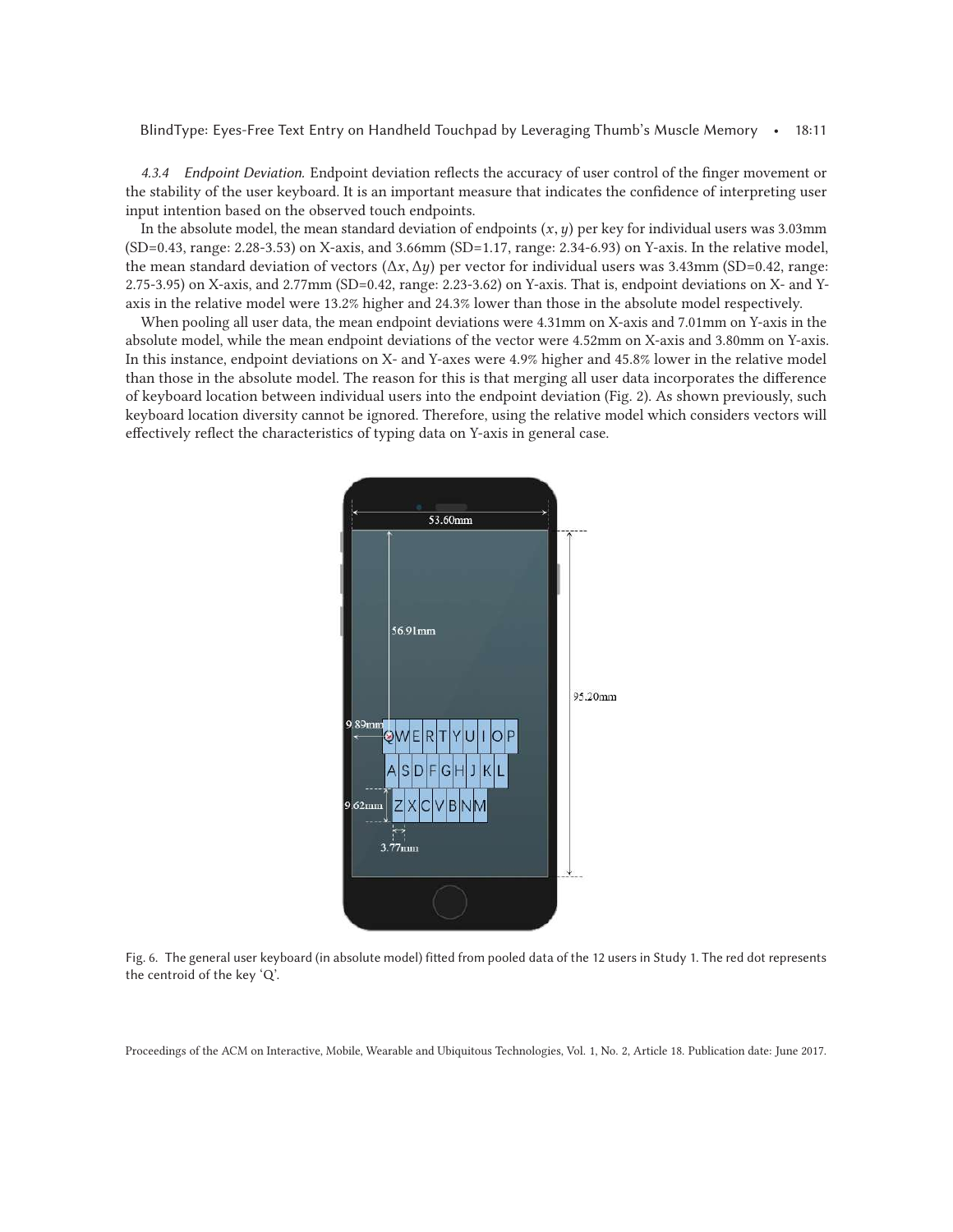#### 18:12 • Y. Lu et al.

*4.3.5 Further comparison between the absolute model and relative model.* Given two independent Gaussian variables with the same standard deviation  $\sigma$ , the sum or difference of the two variables should have a standard deviation of  $\sqrt{2}\sigma$ . Therefore, if the user completely follows an absolute model for eyes-free input, the standard deviation of  $\sqrt{2}\sigma$ . deviation of the the vector  $(SD(\Delta x)$  and  $SD(\Delta y))$  between two successive endpoints should be be  $\sqrt{2} \approx 1.41$ times the standard deviation of the absolute touch endpoint  $(SD(x))$  and  $SD(y)$ , showing no correlation between endpoints. However, our data showed this was not true. The ratio of  $SD(\Delta x)/SD(x)$  was 1.13 and 1.05 for individual and pooled user data respectively. On Y-axis, the result was even reversed. The ratio of  $SD(\Delta y)/SD(y)$ was 0.76 and 0.54 for individual and pooled user data respectively. Therefore, there must be some degree of dependency between successive touch in eyes-free input. These results provide another element of support for the relative model.

# 5 THE ALGORITHM

In this section, we describe our word-level text decoding algorithm for eyes-free typing, which predicts the most probable word users attempt to type in the eyes-free condition. The algorithm was built based on the user keyboard derived from user typing data. We integrated the previous empirical results, including the size of key, keyboard location and endpoint deviation into the algorithm as parameters.

Let  $I = \{(x_i, y_i)\}_{i=1}^n$  denote the sequence of touch input,  $w = c_1c_2...c_n$  denotes a candidate word consisted of n characters belongs to a predefined set  $D$  (we only considered the word whose length is identical with the input sequence). The coordinate of the centroid of key  $c_i$  in the standard keyboard is  $(X_i, Y_i)$ . The objective is to compute a word w∗ with the highest probability using maximum a posteriori

$$
w^* = \arg\max_{w \in D} p(w|I) \tag{4}
$$

According to the Bayesian rule,

$$
p(w|I) = p(I|w) \times p(w)/p(I)
$$
\n(5)

where  $p(w)$  represents the possibility of occurrence of word w in our unigram language model, and  $p(I)$  is constant for all candidates. We rewrite  $p(I|w)$  as

$$
p(I|w) = p(\{(x_i, y_i)\}_{i=1}^n | \{c_i\}_{i=1}^n)
$$
\n(6)

We then replace  $c_i$  by its 2D coordinate

$$
p(I|w) = p(\{(x_i, y_i)\}_{i=1}^n | \{(X_i, Y_i)\}_{i=1}^n)
$$
\n<sup>(7)</sup>

Further, we assume X-axis and Y-axis are independent

<span id="page-11-1"></span>
$$
p(I|w) = p(\lbrace x_i \rbrace_{i=1}^n | \lbrace X_i \rbrace_{i=1}^n) \cdot p(\lbrace y_i \rbrace_{i=1}^n | \lbrace Y_i \rbrace_{i=1}^n)
$$
\n(8)

### 5.1 The Absolute Algorithm

In the absolute model, individual tapping actions are independent to each other. We can then derive Equation [\(9\)](#page-11-0) from Equation [\(8\)](#page-11-1). It shares the same spirit with Goodman et al.'s method [\[11\]](#page-22-15).

<span id="page-11-0"></span>
$$
p(I|w) = \prod_{i=1}^{n} p(x_i|X_i) \cdot p(y_i|Y_i)
$$
\n(9)

We use a normal distribution  $N(\mu_i, \sigma_i)$  to calculate  $p(x_i | X_i)$ , where  $\mu_i$  is the mean value of the coordinate of the key on X-axis, which can be estimated using key size, keyboard location and  $X_i$  by linear regression with Equation [\(2\)](#page-7-3), and  $\sigma_i$  is standard deviation of the key from the result of Study 1 as well. The same way for  $p(y_i | Y_i)$ .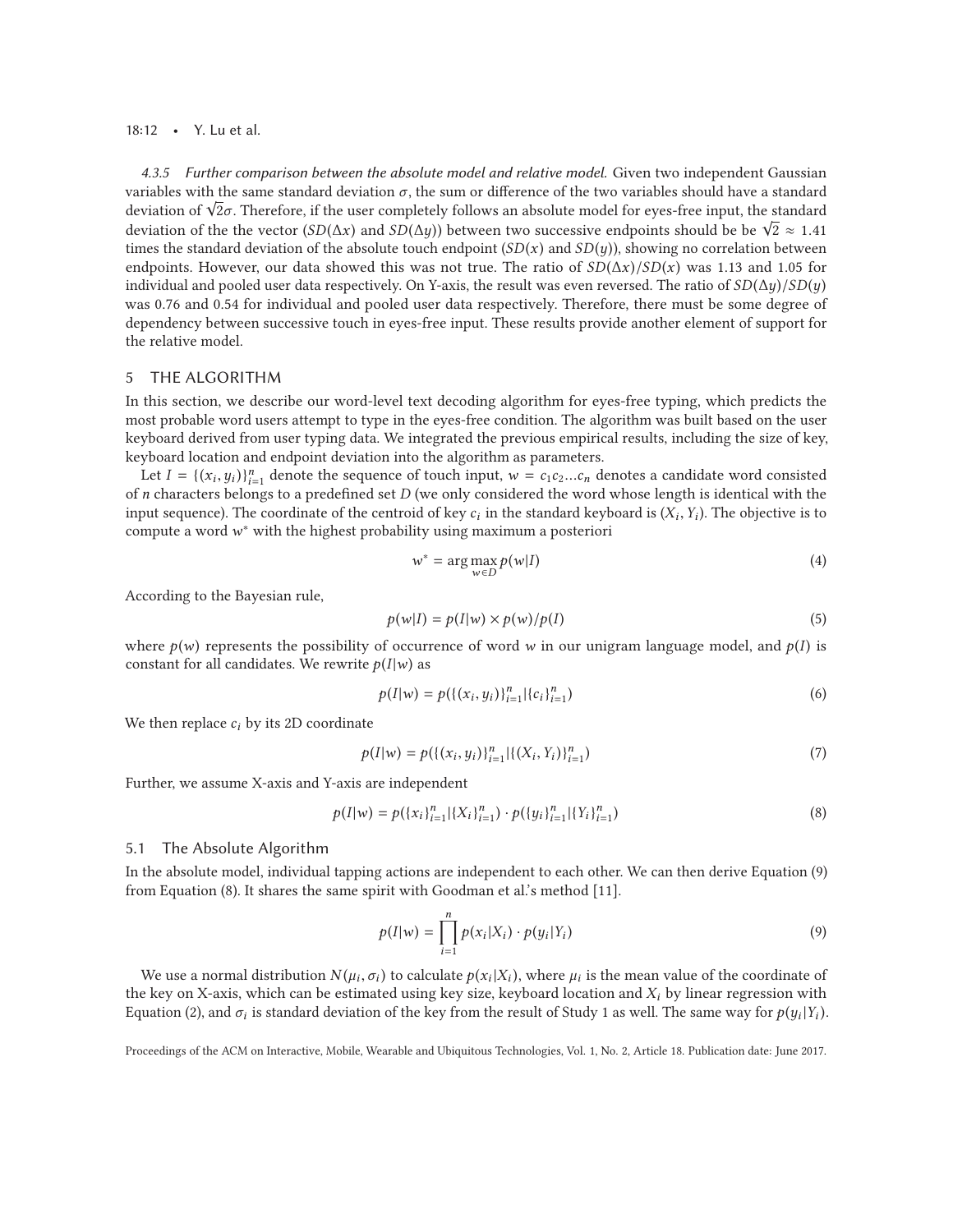#### 5.2 The Relative Algorithm

In the relative model, we use the vector between successive endpoints to predict the words. However, because the first endpoint does not have a predecessor, we still use the absolute model to interpret it:

$$
p(I|w) = p(x_1|X_1) \cdot p(y_1|Y_1) \cdot \prod_{i=2}^n p(\Delta x_i|\Delta X_i) \cdot \prod_{i=2}^n p(\Delta y_i|\Delta Y_i)
$$
 (10)

where  $\Delta x_i = x_i - x_{i-1}$ ,  $\Delta y_i = y_i - y_{i-1}$ ,  $\Delta X_i = X_i - X_{i-1}$  and  $\Delta Y_i = Y_i - Y_{i-1}$ . Note that for a word that has only one letter, the relative algorithm will degenerate into the absolute algorithm.

 $p(\Delta x_i | \Delta X_i)$  and  $p(\Delta y_i | \Delta Y_i)$  can be also calculated with the normal distribution with parameters from the linear regression (Equation [\(3\)](#page-8-1)). Note the size and the offset of fitting as well as standard deviation of vectors are all in the relative condition.

# 5.3 Simulation of Performance

Before conducting a study involving real users, we ran a simulation to have a first look at the prediction power of the algorithms using data from Study 1, comparing the performance of different algorithms. When utilizing the data, key presses whose letters were subsequently backspaced were considered errors and removed. We simulated the performance of four algorithms:

- **General-Absolute (GA)**: The absolute algorithm with a general user keyboard. General keyboard was derived by fitting with parameters of pooled user data in Study 1. GA requires 6 parameters: key size, keyboard offset and key's standard deviation on both X- and Y-axes in the absolute model.
- **General-Relative (RA)**: The relative algorithm with a general user keyboard. RA also requires 6 parameters, which are all in the relative model.
- **Personalized-Absolute (PA)**: The absolute algorithm with a personalized user keyboard. Each user had his/her own personalized keyboard, which was derived by fitting with his/her own typing data. PA requires 6 parameters for each user.
- **Personalized-Relative (PR)**: The relative algorithm with a personalized user keyboard. PR also requires 6 parameters for each user.

User-dependency (general vs. personalized) not only affects the accuracy of the algorithm, but also has practical significance for interaction. For example, public display scenarios (like interacting with a smart TV) often involve multiple users. A user-dependent (personalized) algorithm requires training for each newly registered user, so a user-independent (general) algorithm seems more suitable for these scenarios. A user-dependent algorithm is considerable in scenarios which are more private (like interacting in VR environment or typing secretly on a personal smart phone).

For each algorithm, we performed a 10-fold cross validation. For the two general algorithms (GA and GR), we first pooled all data together and divided them into 10 folds; we then validated each fold with a trained user keyboard from the other 9 folds. Meanwhile, we guaranteed that in each fold, there was an equal amount of data sampled from each participant. For the two personalized algorithms (PA and PR), training and testing were done for each individual participant. In other words we divided each user's typing data into 10 folds and then validated each fold with a trained user keyboard from the other 9 folds. In the end, we averaged all user results.

We used the top 50,000 words in the ANC [\[1\]](#page-21-4) with frequency data as the unigram language model. We simulated the Top-1, Top-5 and Top-25 accuracy for each tested algorithm, where Top-X means the target word is within the first X candidates ranked by the algorithm according to the probability.

Fig. [7](#page-13-0) shows the results. The GA algorithm performed relatively worse than the other three algorithms in all Top-1, Top-5 and Top-25 conditions. As well, the GR algorithm was slightly worse (3.5%) than the two personalized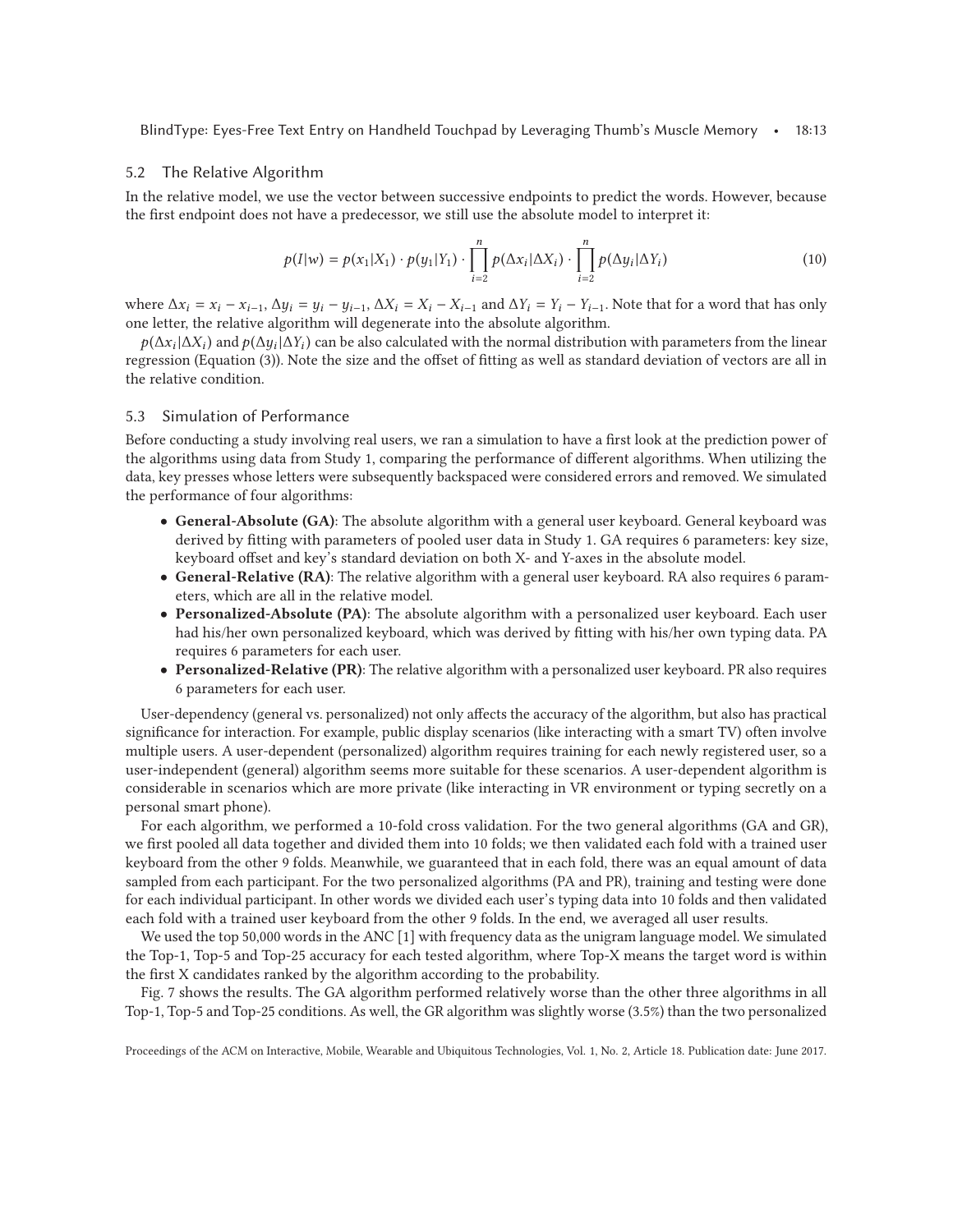#### <span id="page-13-0"></span>18:14 • Y. Lu et al.



Fig. 7. Simulation of Top-1, Top-5 and Top-25 accuracies of different algorithms. Error bars represent standard deviations.

algorithms (PA and PR) in Top-1 condition. Their Top-5 and Top-25 accuracies were not distinguishable. Note that Top-1 accuracy is of great significance because it means users can input the word without a selection operation.

<span id="page-13-1"></span>Now, we provide an explanation for the simulation results. For a general algorithm, a challenge is the variance of the key size and the keyboard location among individual users. In contrast, a personalized algorithm does not suffer from this problem, and naturally perform better. On the other hand, the GR algorithm predicts based on vectors rather than absolute locations. Thus, it eliminates the impact of variance of keyboard location. Fig. [8](#page-13-1) illustrates the advantage of a relative algorithm over an absolute algorithm.



Fig. 8. An example of the relative algorithm being superior to the absolute algorithm. The user inputs three touch endpoints  $\{(x_i,y_i)\}_{i=1}^3$  to enter a word of three letters. The actual positions of the three letters on the touchscreen are  $\{(X_i,Y_i)\}_{i=1}^3$ . There is a consistent offset between each pair of letter and touch endpoint in eyes-free condition. Each offset will decrease the predictive probability of the correct word in the absolute algorithm, but only one (the first offset) will affect the probability in the relative algorithm (vectors  $(\Delta X_2, \Delta Y_2)$  and  $(\Delta X_3, \Delta Y_3)$  are the same as  $(\Delta x_2, \Delta y_2)$  and  $(\Delta x_3, \Delta y_3)$ , respectively, which will not bring the probability loss).

### 5.4 Impact of the Size of Training Data

To investigate how much training data is needed for achieve an acceptable accuracy, we conducted an additional simulation. We simulated Top-1, Top-5 and Top-25 accuracies of each algorithm by changing the size of training data, which was defined as the number of words. To do this, we first extracted 1/10 of the data as the validation data, and then randomly extracted different portions from the rest 9/10 of the data as the training data. Fig. [9](#page-14-0)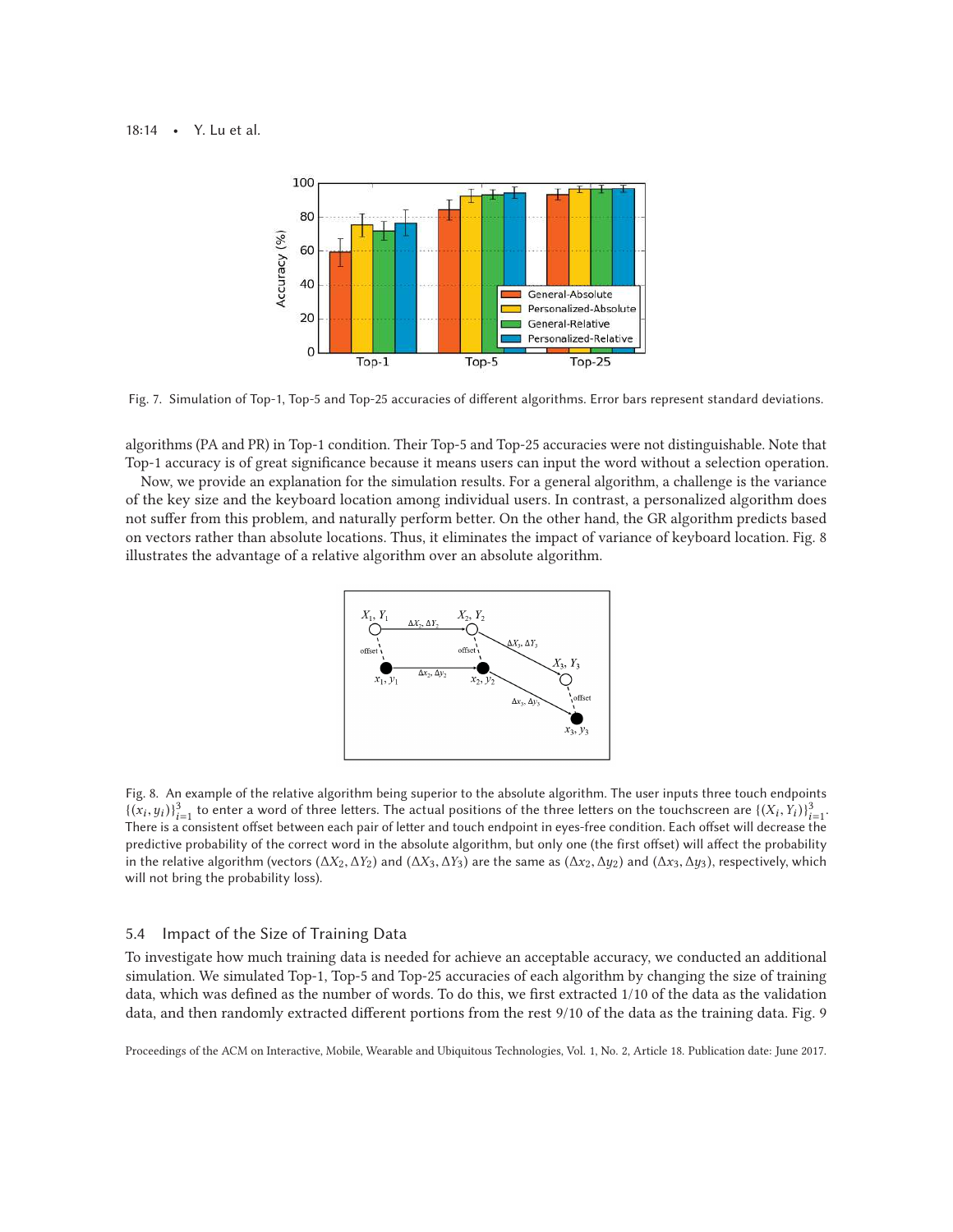<span id="page-14-0"></span>

Fig. 9. Simulation of Top-1, Top-5 and Top-25 accuracies by the number of words used for training.

shows the result: For the two general algorithms, less than 10 words were needed to train a keyboard model with a Top-1 accuracy over 50%, and about 100 words to reach a convergence with an accepted accuracy. For the two personalized algorithms, more than 30 words were needed to achieve a keyboard model with a Top-1 accuracy over 50%, and the accuracy was still increasing after training data size exceeded 100.

### 6 USER STUDY 2: EVALUATING THE PERFORMANCE OF THE GENERAL ALGORITHM

In this study, we tested the performance of the General-Absolute (GA) algorithm and General-Relative (GR) algorithm in a user-independent setting. Parameters of the user keyboard we used were also derived from previous results. We used a smart TV as the interaction platform, since it is a public device which can be accessed by multiple users.

In addition, we implemented a **Baseline** technique for comparison: a user utilized the touchscreen to move a cursor on the TV screen and performed a single tap to select the key, which is a current text entry method on commercial smart TVs [\[5\]](#page-21-5).

# 6.1 Apparatus and Participants

Another 16 skilled QWERTY keyboard users were recruited from the university campus (11 males and 5 females, aged 18-24). All of them were right-handed and could type fluently with one thumb. Participants were compensated 20 dollars for their time.

We used the same apparatus as in Study 1. Fig. [10](#page-15-0) shows the software interface of the experimental system. The user was still required to type on the touchscreen, but he/she would see the real-time prediction on the TV this time. According to the prediction, the system displayed the Top-1 word at the end of the current input phrase, the Top-5 words below in probability order. We displayed a static image of a QWERTY keyboard on the interface for the participant to refer to in case he/she was not sure about the keyboard layout.

The user selected the Top-1 word with a quick right swipe gesture shorter than 500ms. Holding the thumb on the touchscreen for 500ms would trigger a panel containing an additional 20 words (25 in total) in lexicographical order. Meanwhile, the user entered the selecting mode and dragged on the touchscreen to select a Top-25 word which was highlighted along with the dragging, while releasing the thumb from the touchscreen to finish the selection. We determined through our pilot study that 500ms was a safe threshold. Also, the user swiped left to erase a letter, and swiped down to erase the word just entered.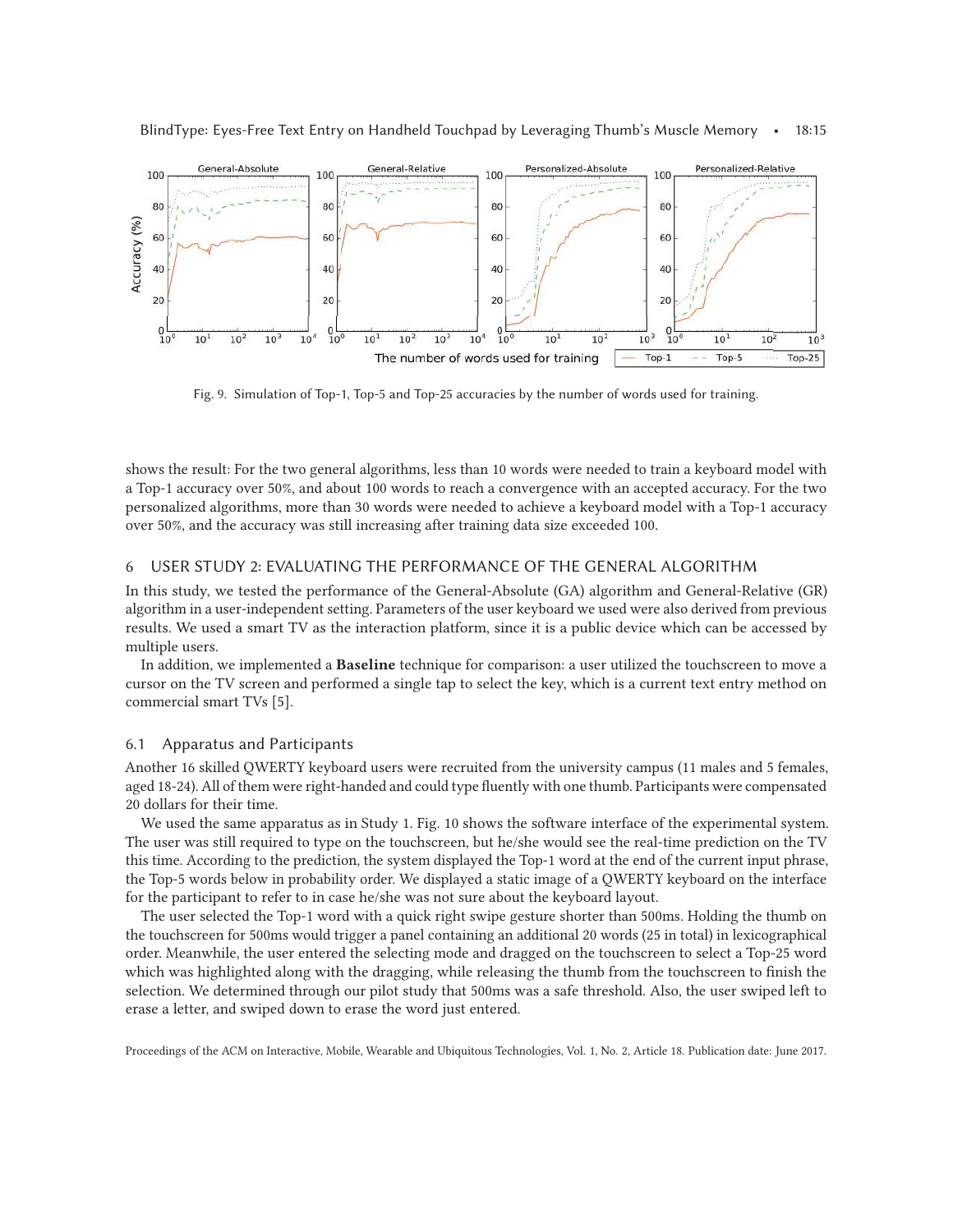### <span id="page-15-0"></span>18:16 • Y. Lu et al.



Fig. 10. The software interface of the experimental system in Study 2. A static keyboard image was displayed for users to refer to in case of forgetting or being unsure about key location. It was replaced by a panel with an additional 20 candidate words when the user triggered the selecting mode. A blue highlighted patch moved along with the dragging during the selecting mode, and the word in the highlighted patch would be selected after releasing the thumb from the touchscreen.

### 6.2 Design

We used a single-factor within-subjects design. The independent factor was *Technique* (GA, GR and Baseline). The tested phrases were randomly generated from Mackenzie's phrase set [\[19\]](#page-22-17) for each technique independently, and were the same for all participants. For GA and GR, participants were required to type 40 phrases for each technique. For Baseline, participants typed 15 phrases, because according to our pilot study, the input speed of Baseline was about one-third of that for the two eyes-free techniques. For each technique, participants completed the phrases in one session, which was divided into 5 blocks. Each block contained 8 phrases for the two eyes-free techniques, or 3 phrases for Baseline. The presentation order of the three techniques was randomized for each participant, while the presentation order of the blocks was the same for each participant. In eyes-free condition, it was possible that some words could not be correctly entered with several trials. Therefore, we told the participants to give up and move on after a word had been attempted more than three times. This resulted in uncorrected errors in the final result.

# 6.3 Procedure

Before the experiment, we introduced the interaction method (eyes-free typing, functional gestures and selection method) and software for the participants, and asked them to familiarize themselves with the interface, input method and gestures. We did not tell them the difference between algorithms (GA and GR), or which algorithm was being used. We then asked them to type "as fast and accurate as possible". During the experiment, participants took part a short warm-up for each technique. They were forced to take a break between each block and fill out the NASA-TLX questionnaire after each technique. We also had the mechanisms as Study 1 to ensure participants performed typing leveraging their muscle memory only. Each session took 5-12 minutes, and the experiment took 20-30 minutes in total.

#### 6.4 Results

6.4.1 Input Speed. RM-ANOVA found there was a significant effect of *Technique* on text entry speeds ( $F_{2,30}$  = 306.82,  $p < .0001$ ). The average input speeds for GA, GR and Baseline across blocks were 17.23 (SD=2.29) WPM, 20.97 (SD=3.08) WPM and 7.66 (SD=0.99) WPM, respectively. GA and GR were 1.25 and 1.74 times faster than Baseline, respectively. The difference between GA and GR was also significant ( $F_{1,15} = 79.50$ ,  $p < .0001$ ).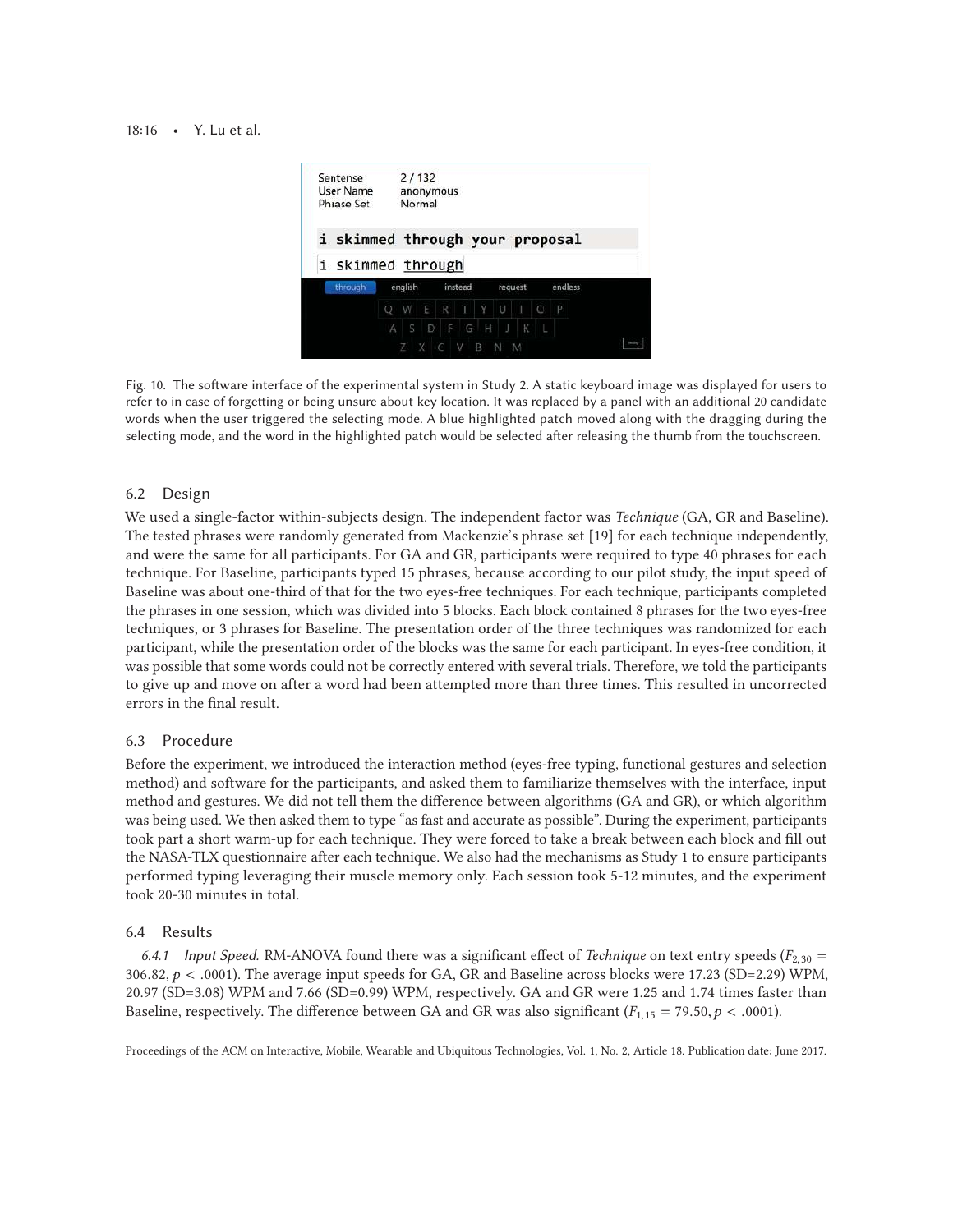

Fig. 11. The input speeds of GA, GR and Baseline across 5 blocks. Error bars represent standard deviations.

In addition, we observed a significant effect ( $F_{4,60} = 3.44, p < .05$ ) of *Block* on text entry rate for GA. However, in a later study (Study 3), we found such an effect to be not significant. Currently, we cannot provide a compelling reason for this result. One potential reason might be that the phrases in blocks 3-5 for GA happened to contain less difficult words. This is because, due to the random sampling, individual blocks might contain phrases having different difficulty for eyes-free input. We acknowledge it as a limitation of our experimental design. This also suggested a more careful control of the phrase set for evaluation to be required.

<span id="page-16-0"></span>

Fig. 12. Top-1, Top-5 and Top-25 accuracies of GA and GR. Error bars represent standard deviations.

*6.4.2 Prediction Accuracy.* As Baseline does not have input prediction ability, we only report results of GA and GR. Fig. [12](#page-16-0) shows that GR outperformed GA in all three conditions. For GR, the Top-1, Top-5 and Top-25 accuracies were 80.9%, 95.9% and 97.9%, respectively. For GA, the Top-1, Top-5 and Top-25 accuracies were 71.0%, 91.7% and 95.9%, respectively. We found significant difference between GA and GR in terms of Top-1 ( $F_{1,15}$  = 36.56,  $p < .0001$ ), Top-5 ( $F_{1,15} = 27.35, p < .0001$ ) and Top-25 ( $F_{1,15} = 20.04, p < .0005$ ) accuracy. And noticeably, the Top-1 accuracy of GR was 10% higher than GA. These results were consistent with simulation results (see Fig. [7\)](#page-13-0).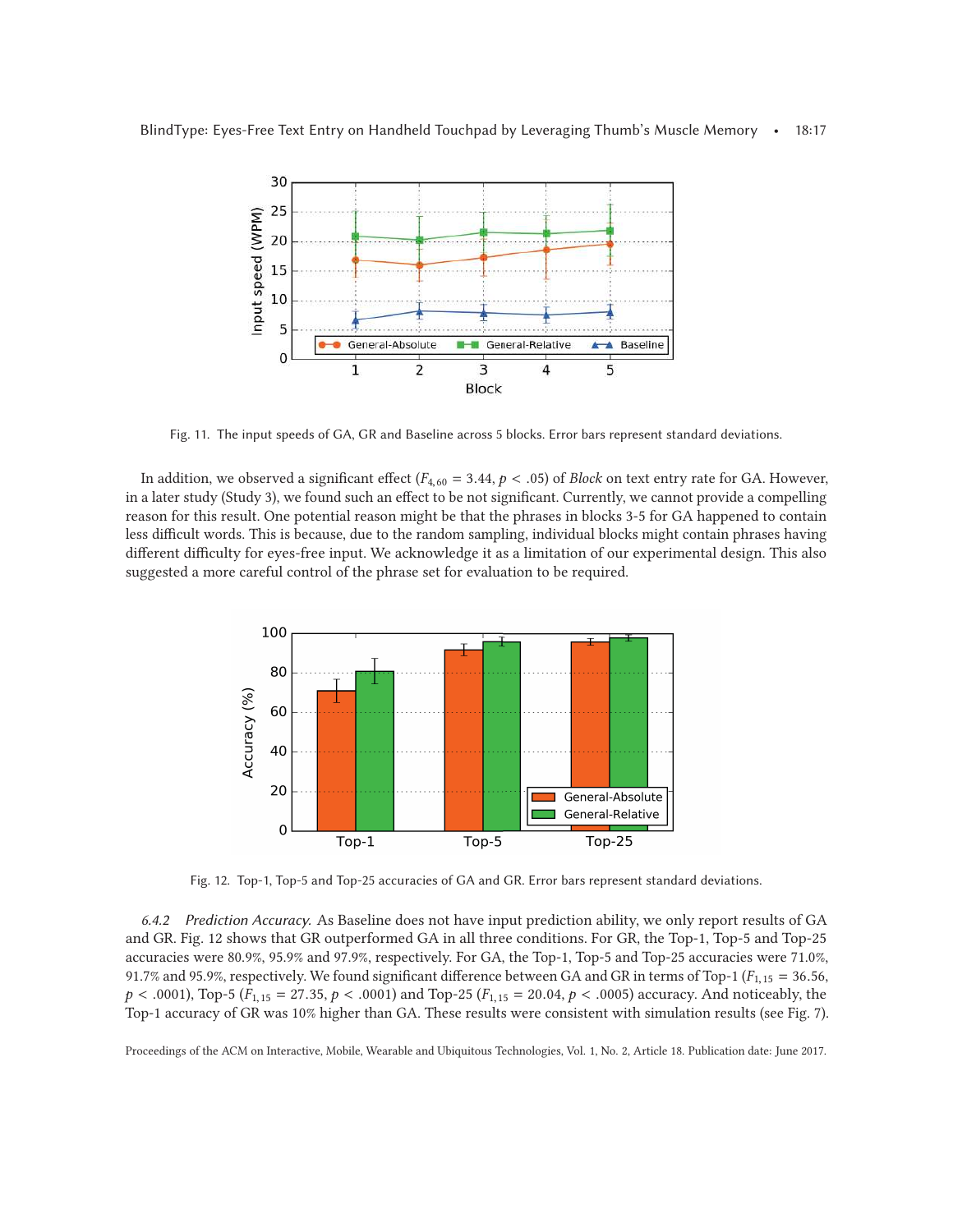#### 18:18 • Y. Lu et al.

*6.4.3 Input Errors.* We presented word error rate (WER) as the measurement, including corrected error rate and uncorrected error rate [\[30\]](#page-23-6). Consistent with previous researches [\[30\]](#page-23-6), uncorrected error rates were low for all three techniques (GA: 1.69%; GR: 0.51%; Baseline: 0.21%). Corrected error rates for GA, GR and Baseline were 6.11%, 5.13% and 3.11%. Participants corrected 16% less errors with GR than GA. There were significant effects of *Technique* on corrected error rate ( $F_{2,30} = 8.01, p < .005$ ) and uncorrected error rate ( $F_{2,30} = 17.93, p < .0001$ ).

Post hoc analysis showed that there were significant differences between GA and GR on corrected error rate  $(F_{1,15} = 17.68, p < .001)$  and uncorrected error rate  $(F_{1,15} = 14.50, p < .005)$ .

In addition, we defined a **prediction error** as one that occurred when the algorithm failed to predict the target word as the Top-K candidates. In our study, K was 25 according to the interface design. Results demonstrated a prediction error rate for GA of 4.09% and GR of 2.09%. That is, GR reduced prediction errors by half.

Finally, nearly all the tested words could be successfully entered with eyes-free input techniques. With GA, 9.20% of words were typed twice, 1.47% of words were typed three or more times. With GR, 7.17% of words were typed twice, 1.43% of words were typed three or more times. Words that participants **could not enter** (attempt to input for more than three times without success) accounted 0.3% of the total input words for GA and 0.06% for GR, and accounted for 17.7% and 11.8% of uncorrected errors for GA and GR, respectively.



Fig. 13. Comparison of subjective feedback for GR, GA and Baseline. Error bars represent standard deviations. The higher the score, the more demanding a person believed the task to be.

*6.4.4 Subjective Feedback.* In terms of subjective feedback, the ratings for all dimensions were consistent. GR was the most preferred technique in terms of all dimensions, while Baseline was the least preferred. Friedman test showed that there was a main effect of *Technique* on physical demand ( $\chi^2(2) = 11.8$ ,  $p < .01$ ), effort ( $\chi^2(2) = 8.05$ ,  $p < .05$ ), frustration ( $\chi^2(2) = 10.5$ ,  $p < .01$ ) and performance ( $\chi^2(2) = 19.4$ ,  $p < .001$ ). No significant effects were found on mental ( $p = 0.78$ ) and temporal ( $p = 0.10$ ) demands.

For GA and GR, Wilcoxon signed-rank test showed that there was no significant difference on all dimensions except effort ( $Z = -2.12, p < .05$ ).

In the post-experiment interview, we specially asked participants whether they look at the keyboard during typing. Participants reported that their visual attention was for the most time focused on the text feedback and candidate list. Two participants reported they occasionally referred to the keyboard when they were unsure of the keyboard layout.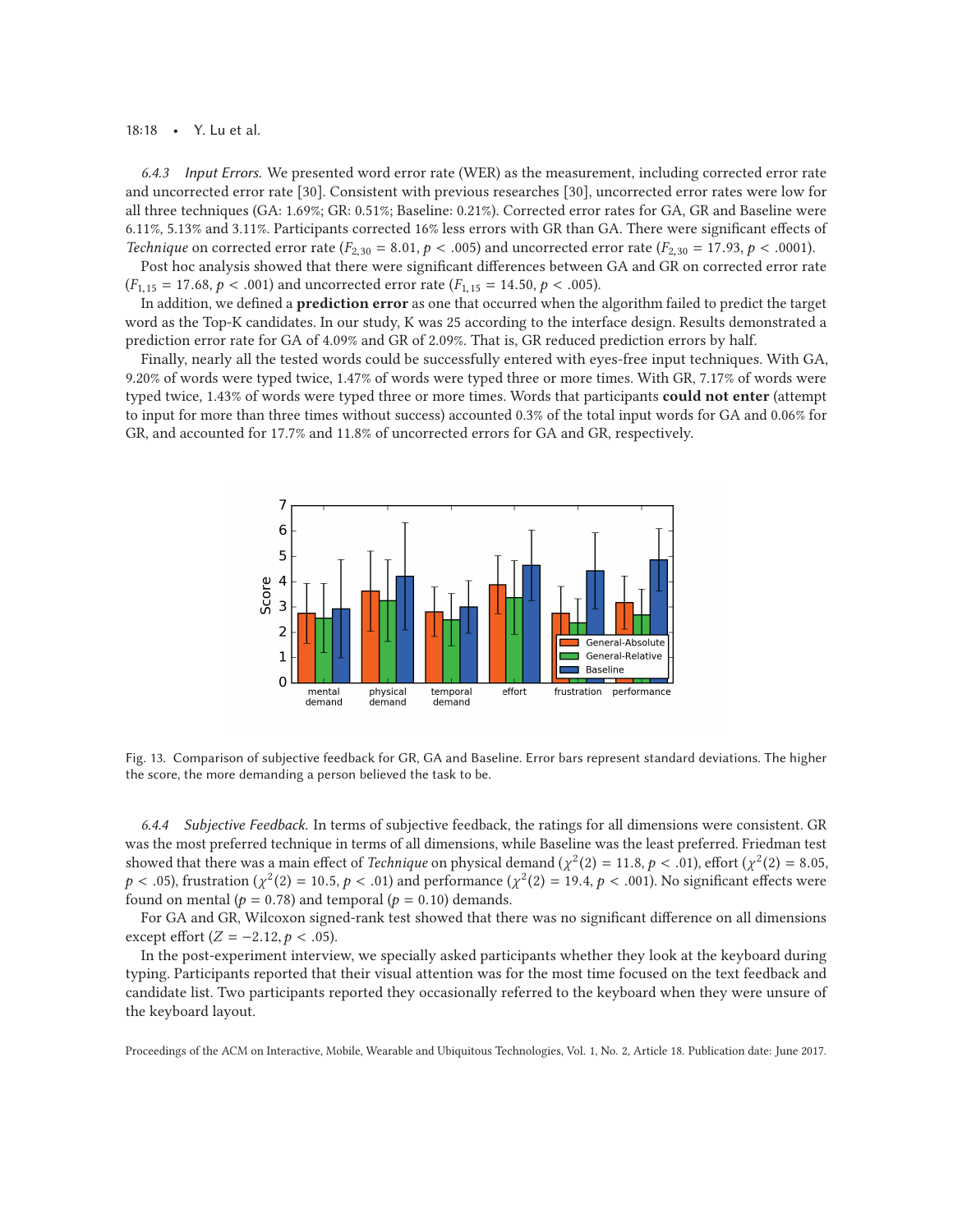# 7 USER STUDY 3: EVALUATING THE PERFORMANCE OF THE PERSONALIZED ALGORITHM

The main goal of this study was to examine whether a personalized keyboard could further improve eyesfree typing performance. We chose a head-mounted display (HMD) as the interaction platform. Moreover, the performance of current text entry techniques on HMD is still unsatisfying (only about 10 WPM [\[12,](#page-22-18) [32\]](#page-23-7)).

<span id="page-18-0"></span>

Fig. 14. Experimental setting in Study 3: the user types on a head-mounted device (HMD) with a touchscreen (left), and the software interface (right).

# 7.1 Apparatus and Participants

We used the same Android phone of Study 1 as a remote control, and a Samsung Gear VR and a Samsung Galaxy Note 7 as the HMD. We developed the experimental software in Unity 5, which shares the same look-and-feel as that in Study 2. The remote control was connected to the HMD phone through Wi-Fi (Fig. [14\)](#page-18-0).

Another 16 skilled right-handed QWERTY keyboard users were recruited from the university campus, 14 males and 2 females, aged 19-23. Half of them had experience with the HMD. Participants were compensated 10 dollars for their time.

# 7.2 Design and Procedure

We used a two-factor within-subjects design. The two independent factors were *Technique* (Absolute vs. Relative) and *Dependency* (General vs. Personalized).

The experiment had two sessions, each corresponding one algorithm with two dependencies, either the absolute (GA + PA) or the relative (GR + PR). The presentation order of sessions was counterbalanced. In each session, participants completed a total of 6 blocks, with each block containing 7 phrases randomly sampled from the Mackenzie and Soukoreff phrase set [\[19\]](#page-22-17). In this study, the random sampling of phrase set was done independently for each technique and for each participant. In the first 3 blocks, a user entered the phrases using the technique with a general keyboard that was the same as Study 2. We then trained his/her personalized keyboard using the data in these blocks. In the following 3 blocks, he/she entered text using the techniques with his/her personalized keyboard. To avoid potential subjective bias, we did not tell participants the model replacement during the task. A 3-minute break was enforced between blocks. Each session took 15-25 minutes, and the experiment took 30-50 minutes in total.

# 7.3 Result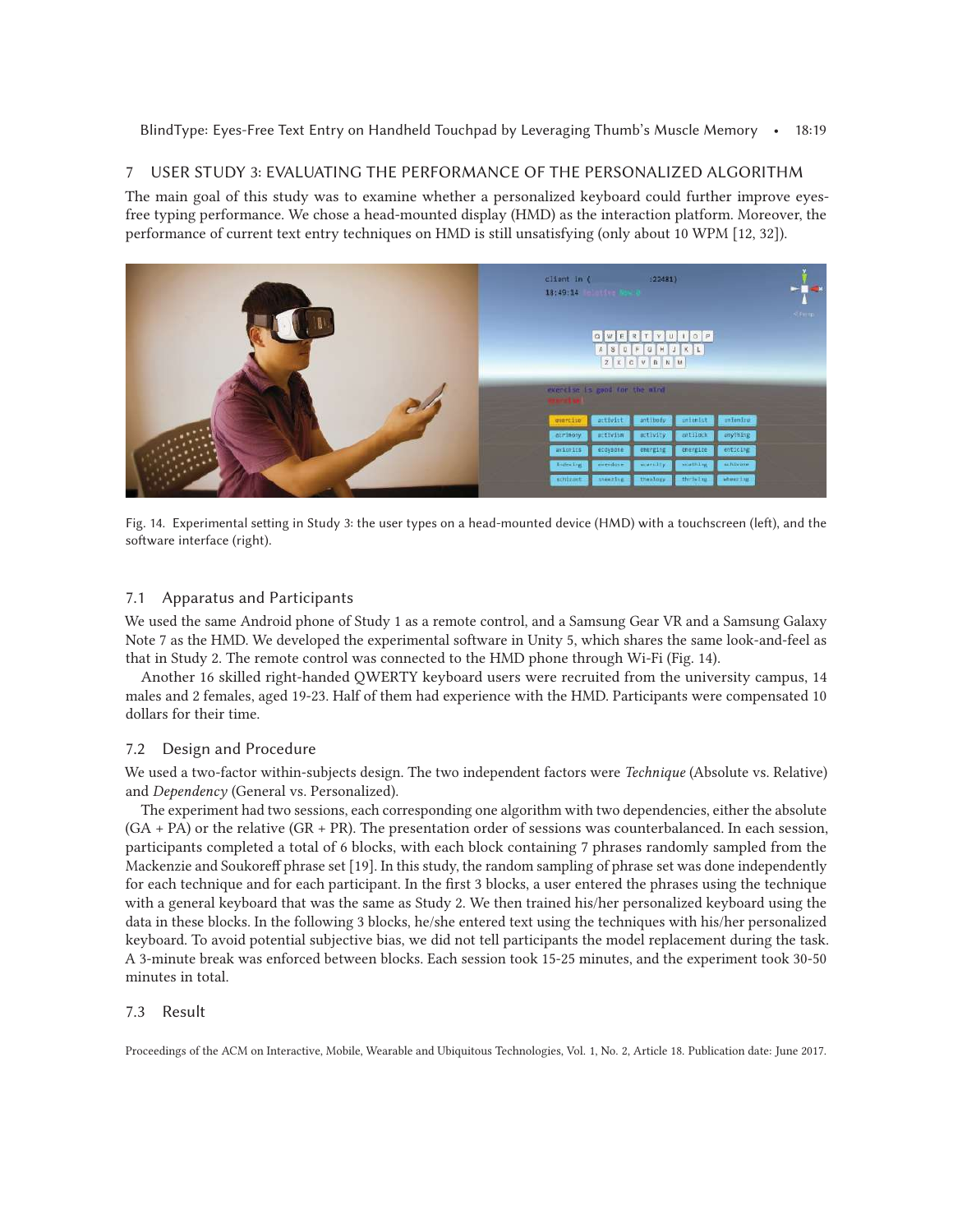<span id="page-19-0"></span>

Fig. 15. The input speeds of all techniques over blocks. Error bars represent standard deviations.

*7.3.1 Input Speed.* Fig. [15](#page-19-0) shows the input speed of participants for the four techniques across blocks. The average speed for GA, PA, GR and PR was 18.33 (SD=4.29) WPM, 20.59 (SD=4.18) WPM, 21.68 (SD=4.57) WPM and 22.77 (SD=3.50) WPM, respectively. Personalization improved input speed by 9.3% for the absolute algorithm and 5.0% for the relative algorithm. A significant effect of *Dependency* on input speed was found between GA and PA ( $F_{1,15}$  = 10.21,  $p < .01$ ), but not found between GR and PR ( $p = 0.28$ ). Moreover, the relative algorithm yielded a slightly higher text entry speed than the absolute algorithms. Significant effects of *Technique* were found between GA and GR ( $F_{1,15} = 11.96$ ,  $p < .005$ ), as well as between PA and PR ( $F_{1,15} = 10.06$ ,  $p < .01$ ).

<span id="page-19-1"></span>In addition, we found no significant effects of *Block* on typing speed for all techniques (GA:  $F_{2,30} = 0.61$ ,  $p = 0.55$ ; PA:  $F_{2,30} = 0.47$ ,  $p = 0.63$ ; GR:  $F_{2,30} = 0.18$ ,  $p = 0.84$ ; PR:  $F_{2,30} = 3.39$ ,  $p = 0.06$ ). This suggested the learning cost was low, and users could adapt to eyes-free typing very quickly and reach a high typing speed without long-term training.



Fig. 16. Top-1, Top-5 and Top-25 accuracies of all techniques. Error bars represent standard deviations.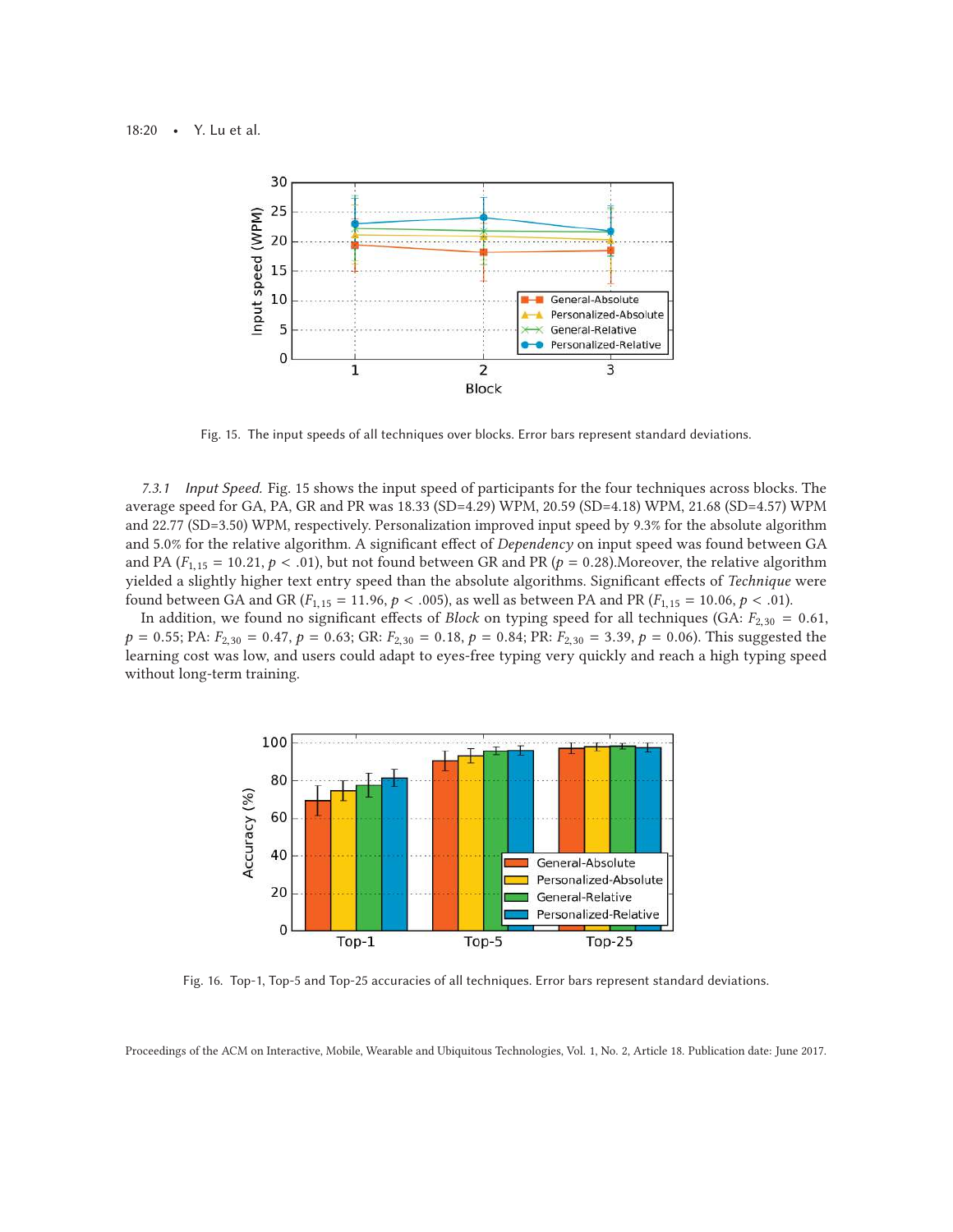*7.3.2 Prediction Accuracy.* Fig. [16](#page-19-1) shows the Top-1, Top-5 and Top-25 prediction accuracies of all the techniques, which was consistent with the simulation results in the previous section (see Fig. [7\)](#page-13-0). Again, the relative algorithm outperformed the absolute algorithm for both general keyboard and personalized keyboard in terms of Top-1  $(F_{1,15} = 6.60, p < .05$  for general and  $F_{1,15} = 18.96, p < .001$  for personalized) and Top-5  $(F_{1,15} = 12.17, p < .005$ for general and  $F_{1,15} = 7.94$ ,  $p < .05$  for personalized).

In line with the results of text entry speed, personalized was shown to increase the prediction accuracy for the absolute algorithm. A significant effect of *Dependency* was found between GA and PA on Top-1 ( $F_{1,15}$  = 7.97,  $p < .05$ ). No significant difference was found on Top-5 and Top-25. In contrast, personalization seemed not to affect the prediction accuracy for the relative algorithm. No significant effects were found between GR and PR on Top-1, Top-5 or Top-25 accuracy.

<span id="page-20-0"></span>*7.3.3 Input Errors.* We reported the same four word-level input errors as Study 2 (see Table [2\)](#page-20-0): corrected error, uncorrected error, prediction error and ratio of words that could not enter. We found significant differences between GA and GR for prediction error ( $F_{1,15} = 7.28$ ,  $p < .05$ ) and ratio of words that could not enter ( $F_{1,15} = 5.24$ ,  $p < .05$ ). All other comparisons were not significant.

| Word Error Rate (%)     |            |                                                     |                           |            |  |  |
|-------------------------|------------|-----------------------------------------------------|---------------------------|------------|--|--|
|                         | GA         | <b>PA</b>                                           | <b>GR</b>                 | <b>PR</b>  |  |  |
| Corrected error         |            | $8.03(4.24)$ $8.02(4.71)$ $6.11(4.90)$ $5.96(4.07)$ |                           |            |  |  |
| Uncorrected error       |            | $2.42(2.76)$ $1.71(2.01)$ $1.41(1.34)$              |                           | 2.19(2.42) |  |  |
| <b>Prediction error</b> |            | $4.76(2.88)$ $3.67(2.28)$ $2.44(2.40)$              |                           | 2.26(1.90) |  |  |
| Could not enter         | 0.93(1.40) |                                                     | $0.62(0.81)$ $0.17(0.37)$ | 0.32(0.43) |  |  |

Table 2. Error rates of all tested techniques. Standard deviations are given in parentheses.

*7.3.4 Subjective Feedback.* In the post-experiment interview, we asked participants if they could identify the difference between the two techniques (absolute vs. relative) in the two sessions. 5/16 participants commented that they could perceive the relative technique was more accurate at predicting the target word as the Top-1 candidate, so that they did not have to perform further selection of candidate words. We also asked if they identified a switch of the technique during a session. None of the participants perceived his/her user keyboard had been changed from general to personalized in either absolute or relative session.

In addition, most (14/16) participants reported that it was surprising to see themselves be able to type without looking at the keyboard, and they would like to use our eyes-free technique for future HMD interaction.

# 8 LIMITATION

There are a number of limitations with the current research.

First, our keyboard model only considers global features such as the keyboard size, the keyboard offset and the average standard deviation of touch endpoints. Previous research [\[3,](#page-21-2) [8\]](#page-22-3) has also studied key-based models, where the endpoint distribution for individual keys are explicitly modeled. We acknowledge that leveraging key-based model may further improve the prediction power of the algorithm, but may also require more training data compared to our approach.

Second, our current algorithm requires supervised training data to derive the parameters of the keyboard model. It thus cannot deal with sudden change of the keyboard model. For example, a user may reorient their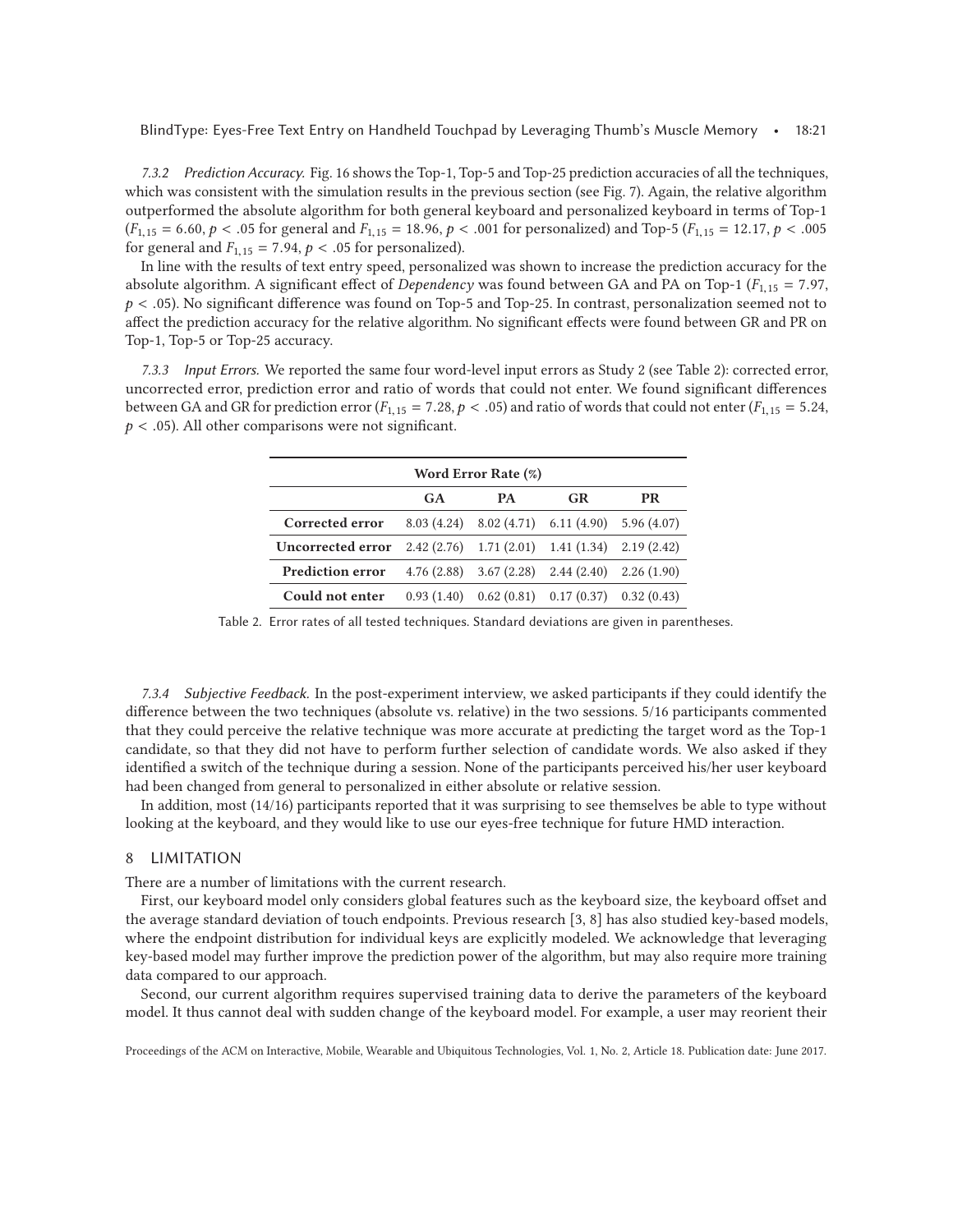#### 18:22 • Y. Lu et al.

hand grip on the phone. Therefore, it is important to further research adaptive algorithms that can dynamically update the keyboard model according to users' on-line input.

Third, we only test a unigram language model in this research. Probably, using a more powerful language model, such as n-gram, should further improve the performance. Meanwhile, it may also reduce the relative advantage of the personalized and relative touch models over the general and absolute models. This is also valuable to be explored in the future.

Finally, in Study 2 and Study 3, we displayed a static keyboard image on the screen for the participant to refer in case he/she was not sure about the keyboard layout. We did not specially study the impact of the keyboard image on the performance. However, enabling eyes-free typing with no keyboard image might have practical use, e.g. when the display area is limited. Therefore, this issue deserves to be investigated in the future.

### 9 CONCLUSION AND FUTURE WORK

In this paper, we followed an iterative approach to explore the possibility of eyes-free typing using one thumb. We first investigated users' eyes-free typing pattern and compared different mental models of eyes-free typing. We then described two algorithms: the absolute algorithm and the relative algorithm, both reflecting eyes-free typing patterns. We finally evaluated the actual performance of the two algorithm designs in both general and personalized conditions.

Through exploration, we obtained the answers to the research questions we raised at the beginning of this paper. First, users can indeed transfer their typing skills from normal condition to eyes-free use, after practicing only a few words. Second, the keyboard layout that emerged from users' eyes-free typing data was of a similar shape to an ordinary keyboard, but the tap variability was large. Additionally, to some degree, users followed a relative strategy during serial tapping. Third, the classical decoding algorithm (absolute algorithm) could parse the input relatively well; and our new algorithm, the relative algorithm, was even more accurate in inference and was preferred by most participants. The final result of this research is an eyes-free typing technique that allows immediate use. The obtained text entry rate was close to that reported for a visible keyboard [\[18\]](#page-22-19), and faster than other eyes-free typing techniques [\[4,](#page-21-0) [26\]](#page-22-2).

Future work has two directions: First, we need to examine the effect of touchpad size on users' eyes-free typing behavior and tapping accuracy. In our experiment, the width of the touchpad was 54mm; the average width of the emerging keyboard from users' touch endpoints was 37.7mm. It is important to know the limit of the smallest keyboard that users can perform eyes-free input with acceptable accuracy. Second, users may not have similar patterns in different contexts, including walking, riding, etc. We plan to apply our findings and techniques to other ubiquitous computing scenarios to examine if our models should be improved.

#### REFERENCES

- <span id="page-21-4"></span>[1] 2011. The Open American National Corpus (OANC). Website. (7 November 2011). [http://www.anc.org/.](http://www.anc.org/)
- <span id="page-21-3"></span>[2] Shiri Azenkot, Jacob O. Wobbrock, Sanjana Prasain, and Richard E. Ladner. 2012. Input Finger Detection for Nonvisual Touch Screen Text Entry in Perkinput. In *Proceedings of Graphics Interface 2012 (GI '12)*. Canadian Information Processing Society, Toronto, Ont., Canada, Canada, 121–129.<http://dl.acm.org/citation.cfm?id=2305276.2305297>
- <span id="page-21-2"></span>[3] Shiri Azenkot and Shumin Zhai. 2012. Touch Behavior with Different Postures on Soft Smartphone Keyboards. In *Proceedings of the 14th International Conference on Human-computer Interaction with Mobile Devices and Services (MobileHCI '12)*. ACM, New York, NY, USA, 251–260.<https://doi.org/10.1145/2371574.2371612>
- <span id="page-21-0"></span>[4] Nikola Banovic, Koji Yatani, and Khai N Truong. 2013. Escape-keyboard: A sight-free one-handed text entry method for mobile touch-screen devices. *International Journal of Mobile Human Computer Interaction (IJMHCI)* 5, 3 (2013), 42–61.
- <span id="page-21-5"></span>[5] Aurora Barrero, David Melendi, Xabiel G Pañeda, Roberto García, and Sergio Cabrero. 2014. An empirical investigation into text input methods for interactive digital television applications. *International Journal of Human-Computer Interaction* 30, 4 (2014), 321–341.
- <span id="page-21-1"></span>[6] Matthew N Bonner, Jeremy T Brudvik, Gregory D Abowd, and W Keith Edwards. 2010. No-look notes: accessible eyes-free multi-touch text entry. In *International Conference on Pervasive Computing*. Springer, 409–426.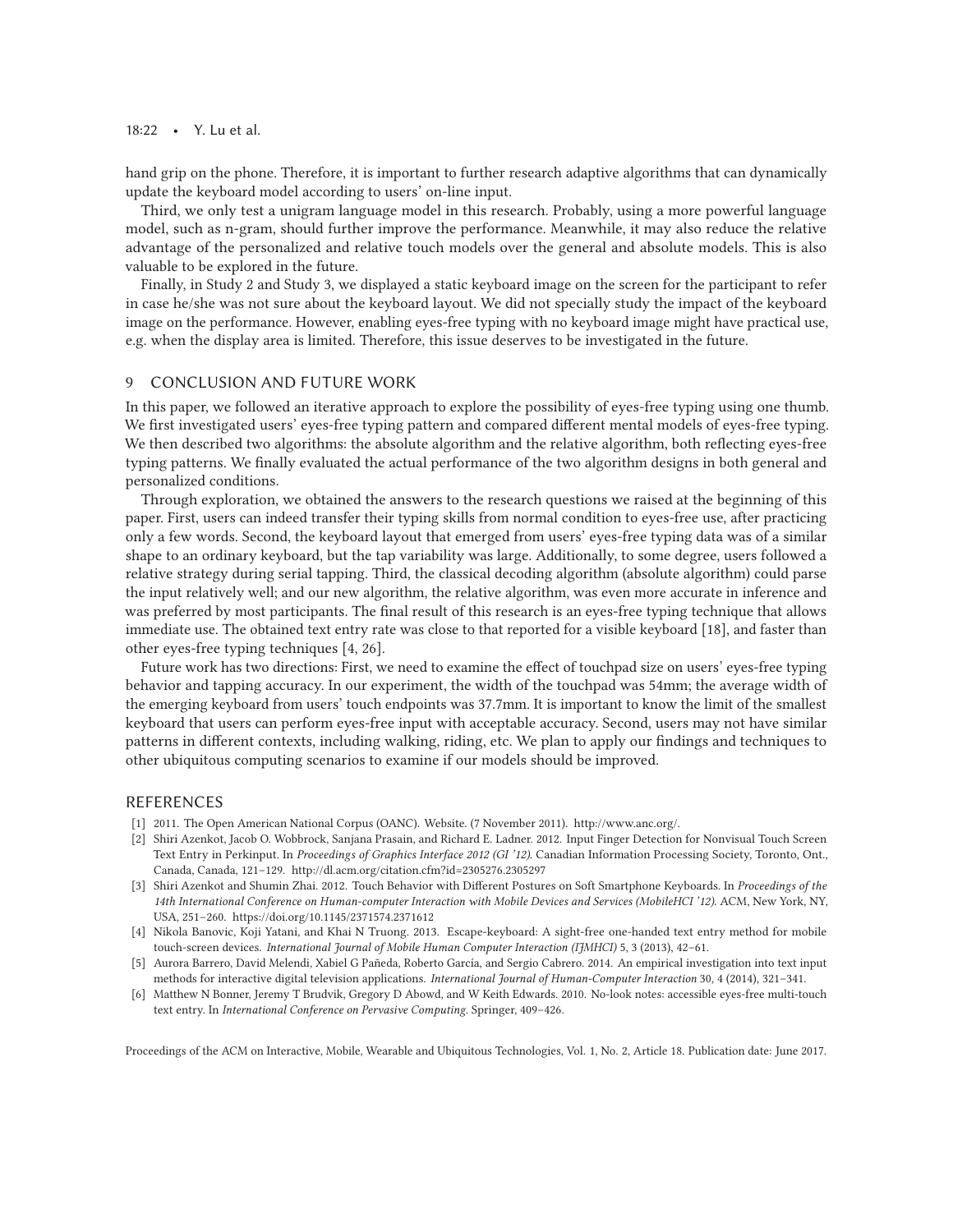- <span id="page-22-5"></span>[7] James Clawson, Kent Lyons, Thad Starner, and Edward Clarkson. 2005. The impacts of limited visual feedback on mobile text entry for the twiddler and mini-qwerty keyboards. In *Ninth IEEE International Symposium on Wearable Computers (ISWC'05)*. IEEE, 170–177.
- <span id="page-22-3"></span>[8] Leah Findlater, Jacob O. Wobbrock, and Daniel Wigdor. 2011. Typing on Flat Glass: Examining Ten-finger Expert Typing Patterns on Touch Surfaces. In *Proceedings of the SIGCHI Conference on Human Factors in Computing Systems (CHI '11)*. ACM, New York, NY, USA, 2453–2462.<https://doi.org/10.1145/1978942.1979301>
- <span id="page-22-8"></span>[9] Jérémie Gilliot, Géry Casiez, and Nicolas Roussel. 2014. Impact of Form Factors and Input Conditions on Absolute Indirect-touch Pointing Tasks. In *Proceedings of the SIGCHI Conference on Human Factors in Computing Systems (CHI '14)*. ACM, New York, NY, USA, 723–732.<https://doi.org/10.1145/2556288.2556997>
- <span id="page-22-4"></span>[10] Mayank Goel, Leah Findlater, and Jacob Wobbrock. 2012. WalkType: Using Accelerometer Data to Accomodate Situational Impairments in Mobile Touch Screen Text Entry. In *Proceedings of the SIGCHI Conference on Human Factors in Computing Systems (CHI '12)*. ACM, New York, NY, USA, 2687–2696.<https://doi.org/10.1145/2207676.2208662>
- <span id="page-22-15"></span>[11] Joshua Goodman, Gina Venolia, Keith Steury, and Chauncey Parker. 2002. Language Modeling for Soft Keyboards. In *Proceedings of the 7th International Conference on Intelligent User Interfaces (IUI '02)*. ACM, New York, NY, USA, 194–195.<https://doi.org/10.1145/502716.502753>
- <span id="page-22-18"></span>[12] Tovi Grossman, Xiang Anthony Chen, and George Fitzmaurice. 2015. Typing on Glasses: Adapting Text Entry to Smart Eyewear. In *Proceedings of the 17th International Conference on Human-Computer Interaction with Mobile Devices and Services (MobileHCI '15)*. ACM, New York, NY, USA, 144–152.<https://doi.org/10.1145/2785830.2785867>
- <span id="page-22-7"></span>[13] Amy K Karlson and Benjamin B Bederson. 2007. ThumbSpace: generalized one-handed input for touchscreen-based mobile devices. In *IFIP Conference on Human-Computer Interaction*. Springer, 324–338.
- <span id="page-22-9"></span>[14] Per-Ola Kristensson and Shumin Zhai. 2004. SHARK2: A Large Vocabulary Shorthand Writing System for Pen-based Computers. In *Proceedings of the 17th Annual ACM Symposium on User Interface Software and Technology (UIST '04)*. ACM, New York, NY, USA, 43–52. <https://doi.org/10.1145/1029632.1029640>
- <span id="page-22-10"></span>[15] Per-Ola Kristensson and Shumin Zhai. 2005. Relaxing Stylus Typing Precision by Geometric Pattern Matching. In *Proceedings of the 10th International Conference on Intelligent User Interfaces (IUI '05)*. ACM, New York, NY, USA, 151–158. [https://doi.org/10.1145/1040830.](https://doi.org/10.1145/1040830.1040867) [1040867](https://doi.org/10.1145/1040830.1040867)
- <span id="page-22-1"></span>[16] Kevin A. Li, Patrick Baudisch, and Ken Hinckley. 2008. Blindsight: Eyes-free Access to Mobile Phones. In *Proceedings of the SIGCHI Conference on Human Factors in Computing Systems (CHI '08)*. ACM, New York, NY, USA, 1389–1398. [https://doi.org/10.1145/1357054.](https://doi.org/10.1145/1357054.1357273) [1357273](https://doi.org/10.1145/1357054.1357273)
- <span id="page-22-6"></span>[17] Kent Lyons, Thad Starner, Daniel Plaisted, James Fusia, Amanda Lyons, Aaron Drew, and E. W. Looney. 2004. Twiddler Typing: One-handed Chording Text Entry for Mobile Phones. In *Proceedings of the SIGCHI Conference on Human Factors in Computing Systems (CHI '04)*. ACM, New York, NY, USA, 671–678.<https://doi.org/10.1145/985692.985777>
- <span id="page-22-19"></span>[18] I Scott MacKenzie, Mauricio H Lopez, and Steven Castelluci. 2009. Text entry with the Apple iPhone and the Nintendo Wii. *Proceedings of CHI2009* (2009).
- <span id="page-22-17"></span>[19] I. Scott MacKenzie and R. William Soukoreff. 2003. Phrase Sets for Evaluating Text Entry Techniques. In *CHI '03 Extended Abstracts on Human Factors in Computing Systems (CHI EA '03)*. ACM, New York, NY, USA, 754–755.<https://doi.org/10.1145/765891.765971>
- <span id="page-22-11"></span>[20] Anders Markussen, Mikkel Rønne Jakobsen, and Kasper Hornbæk. 2014. Vulture: A Mid-air Word-gesture Keyboard. In *Proceedings of the 32Nd Annual ACM Conference on Human Factors in Computing Systems (CHI '14)*. ACM, New York, NY, USA, 1073–1082. <https://doi.org/10.1145/2556288.2556964>
- <span id="page-22-0"></span>[21] Antti Oulasvirta, Sakari Tamminen, Virpi Roto, and Jaana Kuorelahti. 2005. Interaction in 4-second Bursts: The Fragmented Nature of Attentional Resources in Mobile HCI. In *Proceedings of the SIGCHI Conference on Human Factors in Computing Systems (CHI '05)*. ACM, New York, NY, USA, 919–928.<https://doi.org/10.1145/1054972.1055101>
- <span id="page-22-14"></span>[22] Pekka Parhi, Amy K. Karlson, and Benjamin B. Bederson. 2006. Target Size Study for One-handed Thumb Use on Small Touchscreen Devices. In *Proceedings of the 8th Conference on Human-computer Interaction with Mobile Devices and Services (MobileHCI '06)*. ACM, New York, NY, USA, 203–210.<https://doi.org/10.1145/1152215.1152260>
- <span id="page-22-16"></span>[23] Daniel R. Rashid and Noah A. Smith. 2008. Relative Keyboard Input System. In *Proceedings of the 13th International Conference on Intelligent User Interfaces (IUI '08)*. ACM, New York, NY, USA, 397–400.<https://doi.org/10.1145/1378773.1378839>
- <span id="page-22-13"></span>[24] Oliver Schoenleben and Antti Oulasvirta. 2013. Sandwich Keyboard: Fast Ten-finger Typing on a Mobile Device with Adaptive Touch Sensing on the Back Side. In *Proceedings of the 15th International Conference on Human-computer Interaction with Mobile Devices and Services (MobileHCI '13)*. ACM, New York, NY, USA, 175–178.<https://doi.org/10.1145/2493190.2493233>
- <span id="page-22-12"></span>[25] Caleb Southern, James Clawson, Brian Frey, Gregory Abowd, and Mario Romero. 2012. An Evaluation of BrailleTouch: Mobile Touchscreen Text Entry for the Visually Impaired. In *Proceedings of the 14th International Conference on Human-computer Interaction with Mobile Devices and Services (MobileHCI '12)*. ACM, New York, NY, USA, 317–326.<https://doi.org/10.1145/2371574.2371623>
- <span id="page-22-2"></span>[26] Hussain Tinwala and I. Scott MacKenzie. 2010. Eyes-free Text Entry with Error Correction on Touchscreen Mobile Devices. In *Proceedings of the 6th Nordic Conference on Human-Computer Interaction: Extending Boundaries (NordiCHI '10)*. ACM, New York, NY, USA, 511–520. <https://doi.org/10.1145/1868914.1868972>